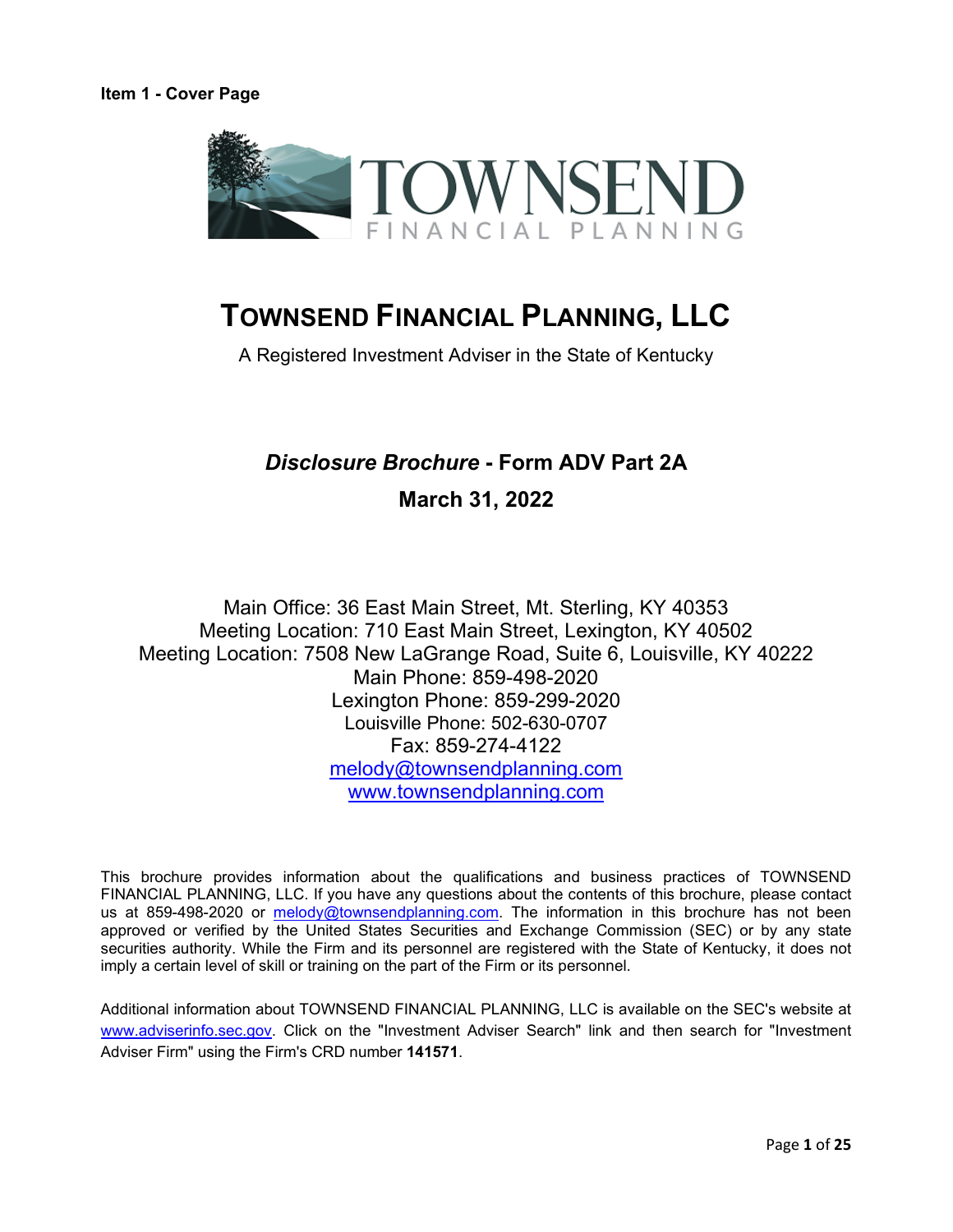## <span id="page-1-0"></span>**Item 2 - Material Changes**

This filing is an "annual amendment" filing that does not contain any material changes since the last filing date of March 31, 2021.

While there were no material changes to this Brochure, the Firm has made disclosure changes, enhancements, and additions at:

Item 4 regarding financial planning, portfolio activity, client obligations, use of mutual and exchange traded funds, and advisory services and fees.

Item 5 regarding financial planning, advisory services and fees, and participant directed retirement plans.

Item 11 regarding TFP's code of ethics.

Item 12 regarding TFP's brokerage practices.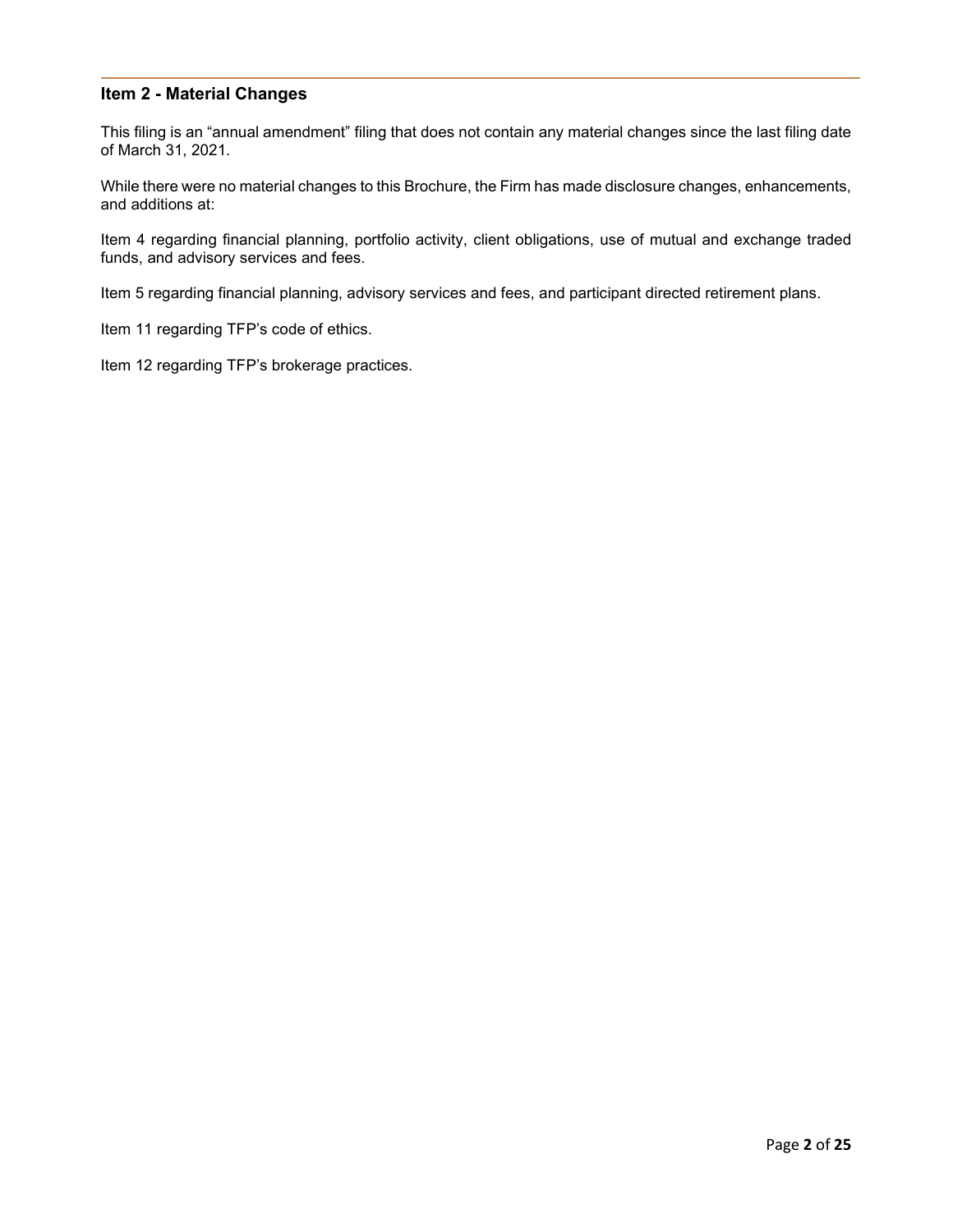# <span id="page-2-0"></span>**Item 3 - Table of Contents**

| Item 11: Code of Ethics, Participation or Interest in Client Transactions & Personal Trading 16 |  |
|-------------------------------------------------------------------------------------------------|--|
|                                                                                                 |  |
|                                                                                                 |  |
|                                                                                                 |  |
|                                                                                                 |  |
|                                                                                                 |  |
|                                                                                                 |  |
|                                                                                                 |  |
| 19                                                                                              |  |
|                                                                                                 |  |
|                                                                                                 |  |
|                                                                                                 |  |

*Important Information:* **Throughout this document, Townsend Financial Planning, LLC shall also be referred to as the "Firm," "our," "we" or "us." These terms are utilized for the reader's ease of use while reviewing the brochure and are not meant to imply the Firm is larger than it may be at the time of publication. The Client or prospective Client may also be referred to as "you," "your," etc., and refers to a Client engagement involving a single** *person* **as well as two or more** *persons***.** 

*NOTE: This brochure contains 25 pages & should not be considered complete without all pages.*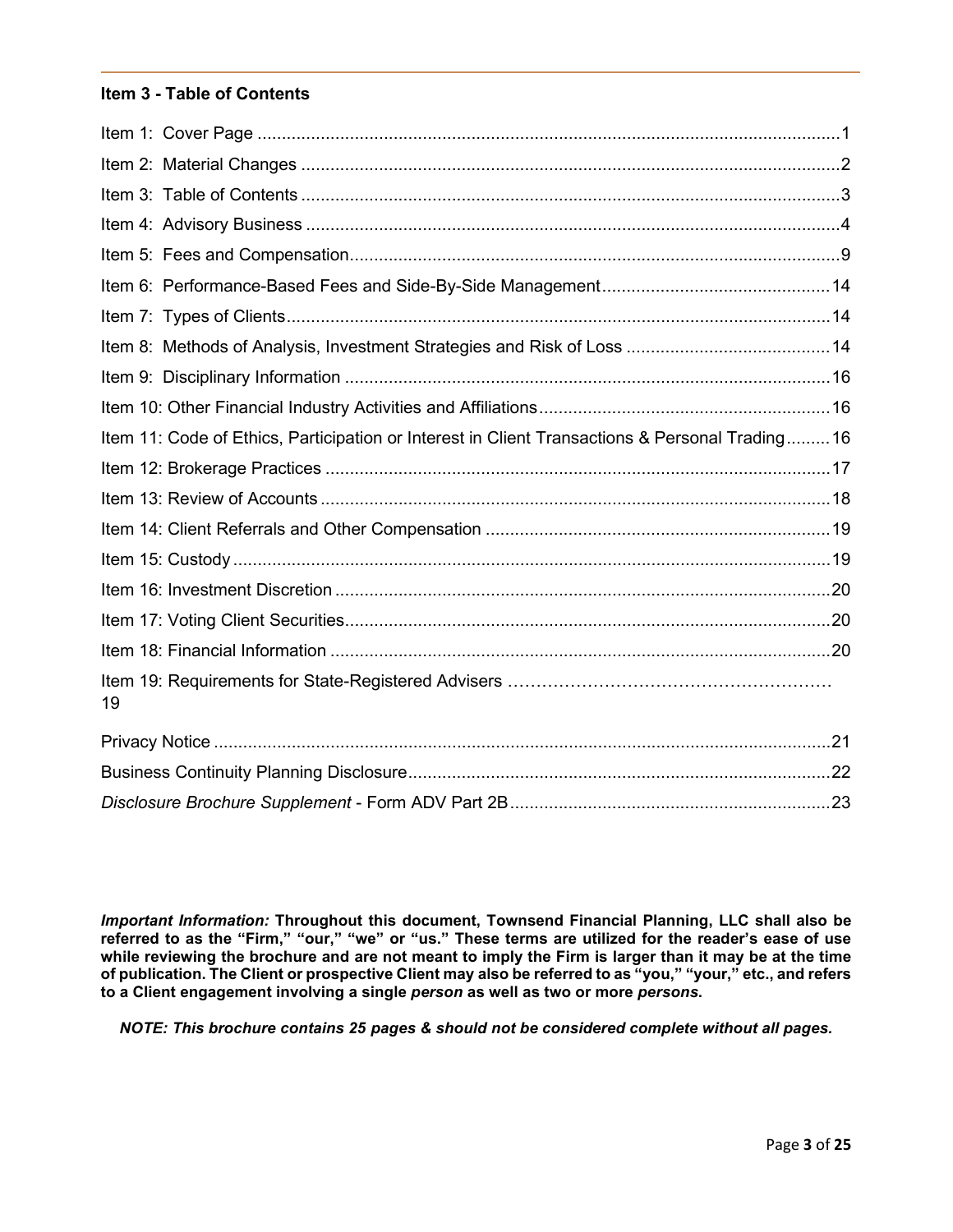#### <span id="page-3-0"></span>**Item 4 - Advisory Business**

4a: Firm Description - Townsend Financial Planning registered with the Kentucky Department of Financial Institutions ("Department") in October 2006. Townsend Financial Planning, LLC (TFP) was organized in April 2011 and updated its registration with the Department at that time. Melody W. Townsend is the managing member, Chief Compliance Officer (CCO) and President of the Firm.

The Firm holds itself to a *fiduciary* standard, which means Townsend Financial Planning, LLC and its associates will act in the utmost good faith and performing in a manner believed to be in the best interest of its Clients.

TFP is strictly a **Fee-Only** financial planning & wealth/investment management services Firm. The Firm does not receive commissions for purchasing or selling annuities, insurance, stocks, bonds, mutual funds, limited partnerships or any other commissioned products. The Firm is not affiliated with entities that sell financial products or securities. No commissions in any form are accepted. No finder's fees or referral fees are accepted.

The primary function of the Firm is providing financial planning services to individuals, families and small business owners. Advice is given in areas of retirement planning, education planning, investment planning, cash flow and debt management, tax planning, risk management, retirement plan selection and estate planning. Most of the Firm's activities involve providing continuous supervision and consultation with respect to the investment of Client assets. Secondarily, the Firm's efforts are oriented toward "non-securities advice," such as issues involving expense budgeting and savings, education, insurance, charitable and estate planning, real estate, retirement plan consulting, among others. The remainder portion involves furnishing investment advice through consultations not included in either investment supervisory or investment management services.

4b: Types of Advisory Services - The Firm offers a wide range of investment management, investment advisory, financial planning and consulting services tailored to the Clients' needs. These services are further described as follows:

**Wealth Management** – This is a bundled service, which can encompass nearly all parts of a Client's financial life. This bundle can include: *Investment Management (described below), General Financial Planning, as well as Advanced Planning* and *Relationship Management*.

*General Financial Planning involves Retirement Projections and Updates, Education Planning, and Cash Flow Planning.*

*Advanced Planning* includes guidance and implementation for Tax Planning, Social Security Maximization, Insurance Analysis, Family Financial Planning, Real Estate Analysis, Retirement Distribution Strategies, Roth Conversion Analysis, Charitable Giving, Estate Planning, and Business Entity Selection Advice.

*Relationship Management* involves coordinating and managing the Client's expert team of professionals such as their Attorney for estate planning, Tax Professional for tax planning and Insurance professional(s) for insurance planning.

Our goal is to simplify our Clients' lives through a responsive, integrated approach and deliver the level of service and expertise that is needed, no matter the size or complexity. Clients have the choice of opting out of financial planning services, further described under "Investment Management" below.

**Investment Management** – This service primarily involves advising and managing client investments based on reaching their financial goals. Services include Client meetings and communications, making recommendations and implementing investment decisions, portfolio monitoring, trading, capital gain/loss evaluation, Investment Policy Statement, daily cash monitoring, asset allocation /rebalancing, asset location, dollar-cost-averaging, periodic investment plans, periodic distribution plans, risk tolerance updates, and preparing and processing all the paperwork for the Client. On-going reporting is provided that can be accessed via the internet or provided through regular statements. It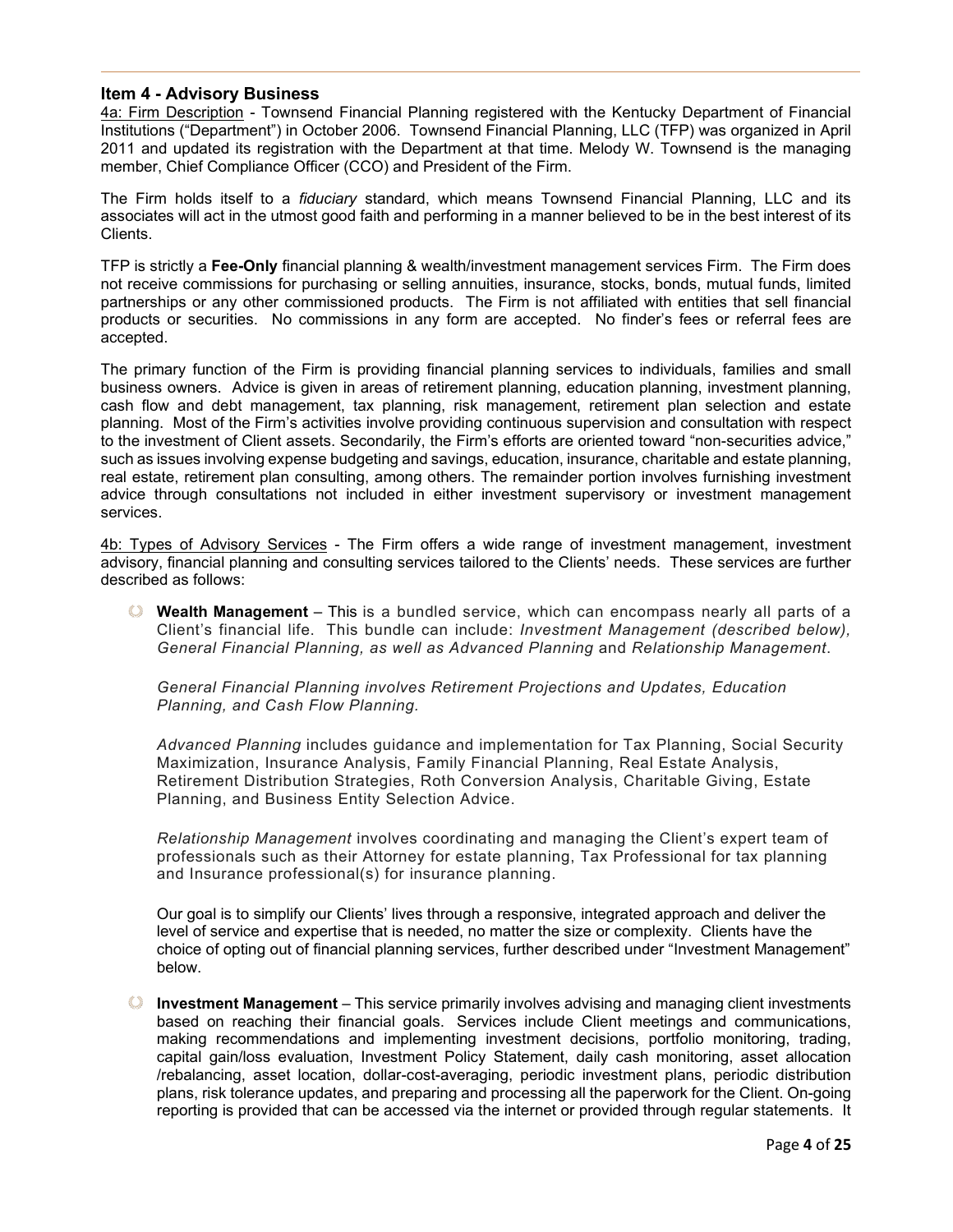is understood that every Client has unique goals and risk tolerance and an investment strategy is designed for those unique circumstances. This service is generally only available on a standalone, unbundled basis for Clients who have less than \$750,000 in manageable assets and who do not elect to receive *General Financial Planning* services.

- **Employer Retirement Plans/Retainer**  We understand the challenges small business owners and other employers face in providing retirement plan benefits (401(k), Profit sharing, SIMPLE, etc.) for their employees. We will assist the Client in evaluating which retirement plan option will best suit the goals they have for themselves and their employees when it comes to saving for retirement. We can walk them through the plan set up and monitoring process. This service can also include retirement planning and financial education sessions for individual employees.
- **Financial Planning**  Whether Clients are saving for a particular goal, or planning for future college expenses, trying to determine if they need more insurance, or trying to figure out how to make the most of charitable contributions, we believe they need to review their complete financial situation first. This service offering is designed to be the foundation of a Client's financial and retirement planning efforts. It can serve as either a standalone project or the starting point for more detailed engagements with our Firm. We will help Clients understand where they are currently and will develop a strategy that will help them meet their objectives.

#### **Typical hourly engagements are:**

#### **Retirement Roadmap** | \$1,800 - \$4,800+

A detailed financial planning engagement intended for those taking a serious look at when they might retire and are concerned that their portfolio needs a second opinion. Typically for those in their mid-40s to mid-60s. Includes written recommendations, retirement and cash flow projections, current portfolio review, asset allocation plan and proposed portfolio. Also includes basic review of estate planning and life, disability and long-term care insurance needs. Email and telephone support for 30 days**\*** after presentation to address questions. **\****During the 30 days post-presentation period, no updates of the analysis or additional projections are included.*

#### **Retirement Roadmap "Lite"** | \$1,500 - \$2,800+

A detailed financial planning engagement intended for those in the beginning stages of looking at when they might retire and wondering if they are on track to do so successfully. Typically for those in their mid-40s to late-50s. Includes written recommendations, retirement and cash flow projections, current portfolio review, asset allocation plan, and proposed portfolio. Email and telephone support is provided for 30 days\* after presentation to address questions. **\****During the 30 days post-presentation period, no updates of the analysis or additional projections are included.*

To begin most financial planning engagements, we first conduct an initial interview and gather data to assist the Client in determining specific needs, goals, objectives and tolerance for risk. We then prepare analyses of their current financial situation and possible future scenarios, when appropriate. Next, we present the analysis including a net worth statement, basic reviews of estate planning, taxes, life, disability and long-term care insurance needs; identification of other issues requiring further attention and a written summary of significant observations, assumptions and recommendations over each area that we have been engaged to provide advice. Upon completion of this presentation, the engagement is concluded. Depending on the scope of services, email and telephone support are generally included for 15-30 days after the presentation meeting to clarify any questions that may arise from the analysis. During this period, no additional analysis is provided, updated or adjusted for personal Client or market events.

The initial financial plan may not be enough for many Clients, but it will provide an assessment of their overall financial situation and identify areas where additional work may be needed. These may include retirement planning, investment portfolio allocation, college savings, insurance needs and estate planning. The Client may re-engage TFP as needed (as scheduling allows) or choose to participate in one of our on-going management service options. It is the Client's responsibility to initiate any reviews (except in the instance of where the firm is engaged to provide Wealth/Investment Management services).

**Financial Check-Up - \$750+** – A single two-hour meeting that focuses on one or two financial issues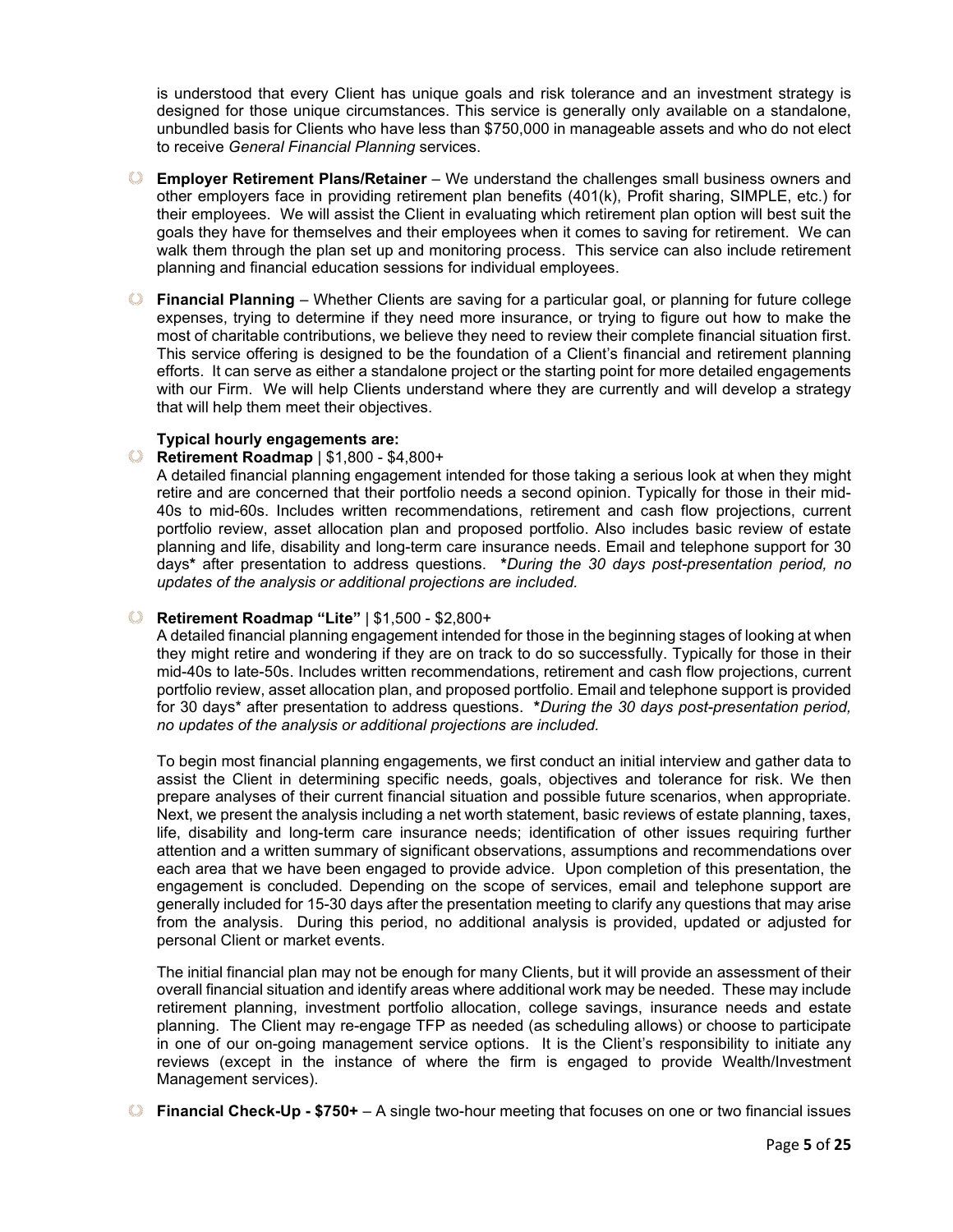will be followed with a short summary of recommendations sent to you after the meeting. This is not a detailed financial review and will not result in an extensive financial plan. It is most appropriate for Clients with fairly simple financial circumstances. Appropriate topics for discussion include: 401(k) investment choices, college savings strategies, and basic retirement forecasting. Email and telephone support are included for fifteen (15) days\* after the meeting to discuss questions. *\*During the 15 days post-presentation period, no updates of the analysis or additional projections are included.*

- **Custom Tailored, Hourly or Flat Fee Engagements** One time/project basis advice where the arrangement is focused on a particular topic or topics the Client has specific questions about can be arranged. The Firm also offers Comprehensive Financial Planning services that involves a complete financial review and the development of short-term and long-term strategies for financial success. We review the Client's current situation, explore alternatives, analyze social security choices, and determine how best to structure their investment, retirement, and personal assets to meet their financial goals. The scope of these engagements varies widely depending upon the Client's need and are generally most appropriate for those Clients with unique or complex circumstances.
- **Trustee Services** –As Trustees, the Firm has many responsibilities, which include at least the following. Confirming key elements upon assuming the role of trustee: Ensure the assets are safe and under Firm control, that the Firm understands the terms of the trust and who the beneficiaries are, and that all past account records are in order. Investing the trust assets (if applicable) in such a way as to make sure the assets are preserved and productive for current and future beneficiaries. Administering the trust according to its terms, including distributing trust assets to the beneficiaries, according to the trust agreement. Making any decisions that arise according to the provisions of the trust; this may include discretion over when beneficiaries may or may not receive payments. Preparing any records, statements, and tax returns as needed; also make any tax decisions relevant to the trust and keep all records on file. Communicating regularly with beneficiaries, including issuing statements of accounts and tax reports. Finding answers to any questions the Firm and the beneficiaries may have concerning the trust. The scope of these engagements varies widely depending upon the Trust document and Client needs and are generally most appropriate for those Clients with unique or complex circumstances.

4c. Client Tailored Relationships and Restrictions - As a fiduciary, TFP and its associates will act in the utmost good faith and performing in a manner believed to be in the best interest of its Clients. Each Client's portfolio is customized based on the Client's investment objectives. Clients may make requests or suggestions regarding the investments made in their portfolio.

The goals and objectives for each Client are documented in our Client files. Investment objectives are created that reflect the stated goals, tolerance for risk and investing timeframe of the Client. Clients may impose restrictions on investing in certain securities or types of securities.

4d: Wrap Fee Programs - The Firm does not sponsor or serve as portfolio manager for a wrap fee investment program.

#### Other notes

- $\div$  With most services, the initial in-person meeting (which may be conducted remotely/online), is free of charge and is considered an exploratory interview to determine the extent to which the financial planning and investment services of the Firm may be beneficial to the Client and align with the services they are seeking. In some cases, if the meeting is longer than usual or more detailed in content and the Client chooses to move forward with the services of the Firm, the initial meeting is billed at applicable rates or factored in the estimated fee quote.
- When financial planning services focus only on certain areas of a Client's interest or need at their request, the Client must understand that their overall financial situation or needs may not be fully addressed due to limitations they have established.
- On more than an occasional basis, TFP furnishes advice to Clients on matters not involving securities, such as financial planning matters, taxation, and general estate planning.
- With the Client's consent, the Firm may work with the Client's other advisers (accountants, attorney,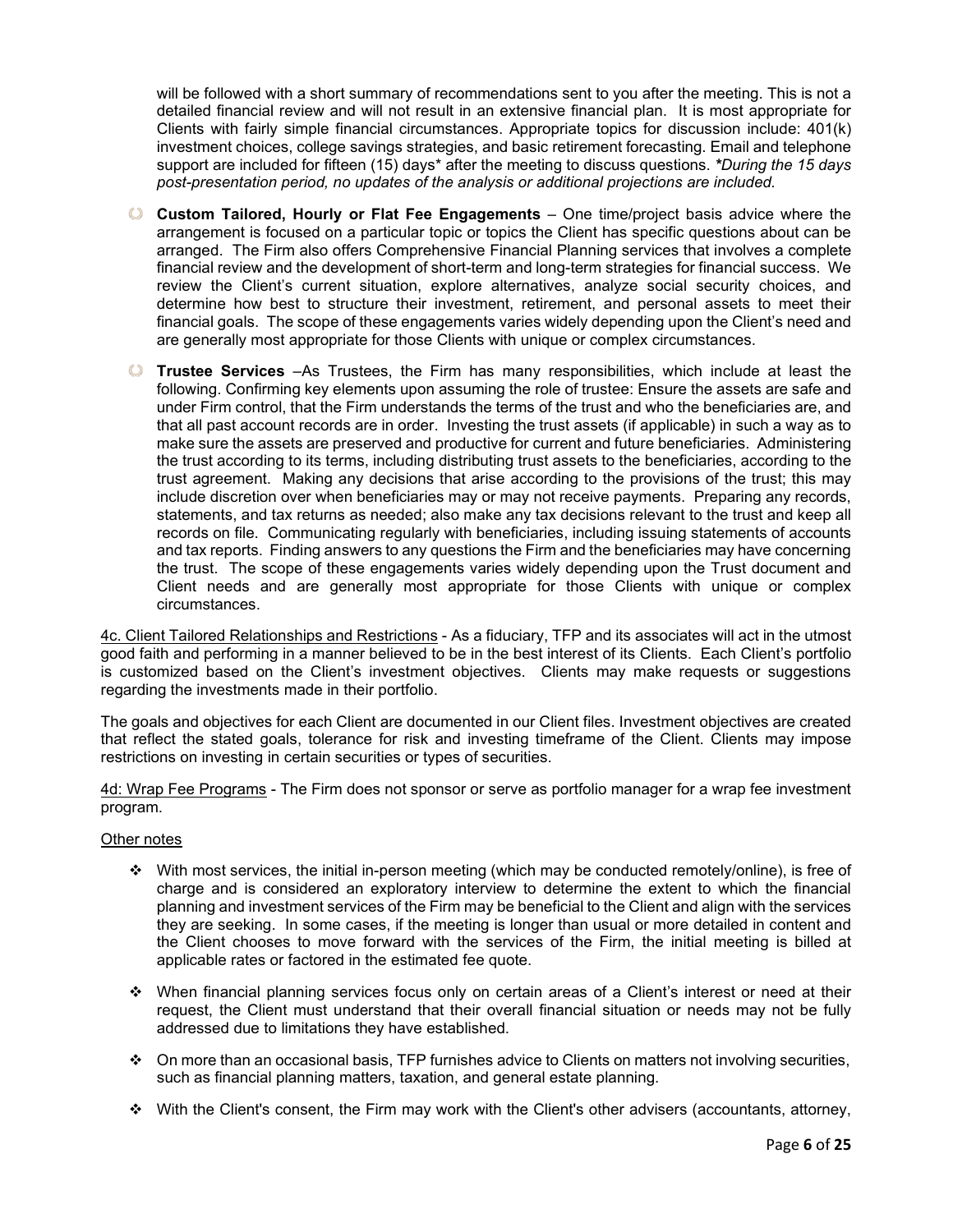insurance agents, etc.) to assist with coordination and implementation of agreed upon strategies. These other professionals are engaged directly by the Client on an as-needed basis and the Client should be aware that their other advisers will bill them separately for their services and these fees will be in addition to those of the Firm. Conflicts of interest will be disclosed to the Client in the unlikely event they should occur. The Firm does not provide accounting, legal or property and casualty insurance services. The Client is under no obligation to engage the services of any professional that may be recommended by the Firm. The Client retains absolute discretion over all implementation decisions and is free to accept or reject any recommendation from the Firm and/or its representatives. **Please Also Note**: If the Client engages any professional (i.e. attorney, accountant, insurance agent, etc.), recommended by the Firm or otherwise, and a dispute arises thereafter relative to such engagement, the Client agrees to seek recourse exclusively from the engaged professional. At all times, the engaged professional(s), and not the Firm, shall be responsible for the quality and competency of the services provided.

- $\div$  The Firm will use its best judgment and good faith effort in rendering its services to its Clients. TFP cannot warrant or guarantee any particular level of account performance, or that account will be profitable over time. Past performance is not necessarily indicative of future results.
- $\div$  Clients that determine to engage the Firm on a non-discretionary investment advisory basis must be willing to accept that the Firm cannot affect any account transactions without obtaining prior consent to any such transaction(s) from the Client. Thus, in the event that the Firm would like to make a transaction for a Client's account, and the Client is unavailable, the Firm will be unable to effect the account transaction (as it would for its discretionary clients) without first obtaining the Client's consent. After receiving advice from the Firm regarding what trades should be considered, in many cases, Clients that have engaged the Firm on a non-discretionary basis must place their own trades.
- A Client or prospective Client leaving an employer typically has four options regarding an existing retirement plan (and may engage in a combination of these options): (i) if permitted, leave the money in the former employer's plan, (ii) roll over the assets to the new employer's plan, if one is available and rollovers are permitted, (iii) roll over to an Individual Retirement Account ("IRA"), or (iv) cash out the account value (which could, depending upon the client's age, result in adverse tax consequences). If the Firm recommends that a Client roll over their retirement plan assets into an account to be managed by the Firm, such a recommendation creates a conflict of interest if the Firm will earn a fee on the rolled over assets. If the Firm provides a recommendation as to whether a client should engage in a rollover or not (whether it is from an employer's plan or an existing IRA), Firm is acting as a fiduciary within the meaning of Title I of the Employee Retirement Income Security Act and/or the Internal Revenue Code, as applicable, which are laws governing retirement accounts. No client is under any obligation to roll over retirement plan assets to an account managed by the Firm. The Firm's Chief Compliance Officer remains available to address any questions that a client or prospective client may have regarding the potential for conflict of interest presented by such rollover recommendation. No client is under any obligation to roll over retirement plan assets to an account managed by the Firm, whether it is from an employer's plan or an existing IRA.

**Custodian Charges – Additional Fees.** As discussed below at Item 12 below, when requested to recommend a broker-dealer/custodian for client accounts, Firm generally recommends that Fidelity Brokerage Services, LLC and National Financial Services, LLC (collectively "*Fidelity*") serve as the broker-dealer and custodian, respectively, for client investment management assets. Broker-dealers such as *Fidelity* charge brokerage commissions, transaction, and/or other type fees for effecting certain types of securities transactions (i.e., including transaction fees for certain mutual funds, and mark-ups and mark-downs charged for fixed income transactions, etc.). The types of securities for which transaction fees, commissions, and/or other type fees (as well as the amount of those fees) shall differ depending upon the broker-dealer/custodian (while certain custodians, including *Fidelity*, do not currently charge fees on individual equity transactions, others do). When beneficial to the client, individual fixed‐income and/or equity transactions may be effected through broker‐dealers with whom the Firm and/or the client have entered into arrangements for prime brokerage clearing services, including effecting certain client transactions through other SEC registered and FINRA member broker‐ dealers (in which event, the client generally will incur both the transaction fee charged by the executing broker‐dealer and a "trade-away" fee charged by *Fidelity*). These fees/charges are in addition to Firm's investment advisory fee at Item 5 below. Firm does not receive any portion of these fees/charges.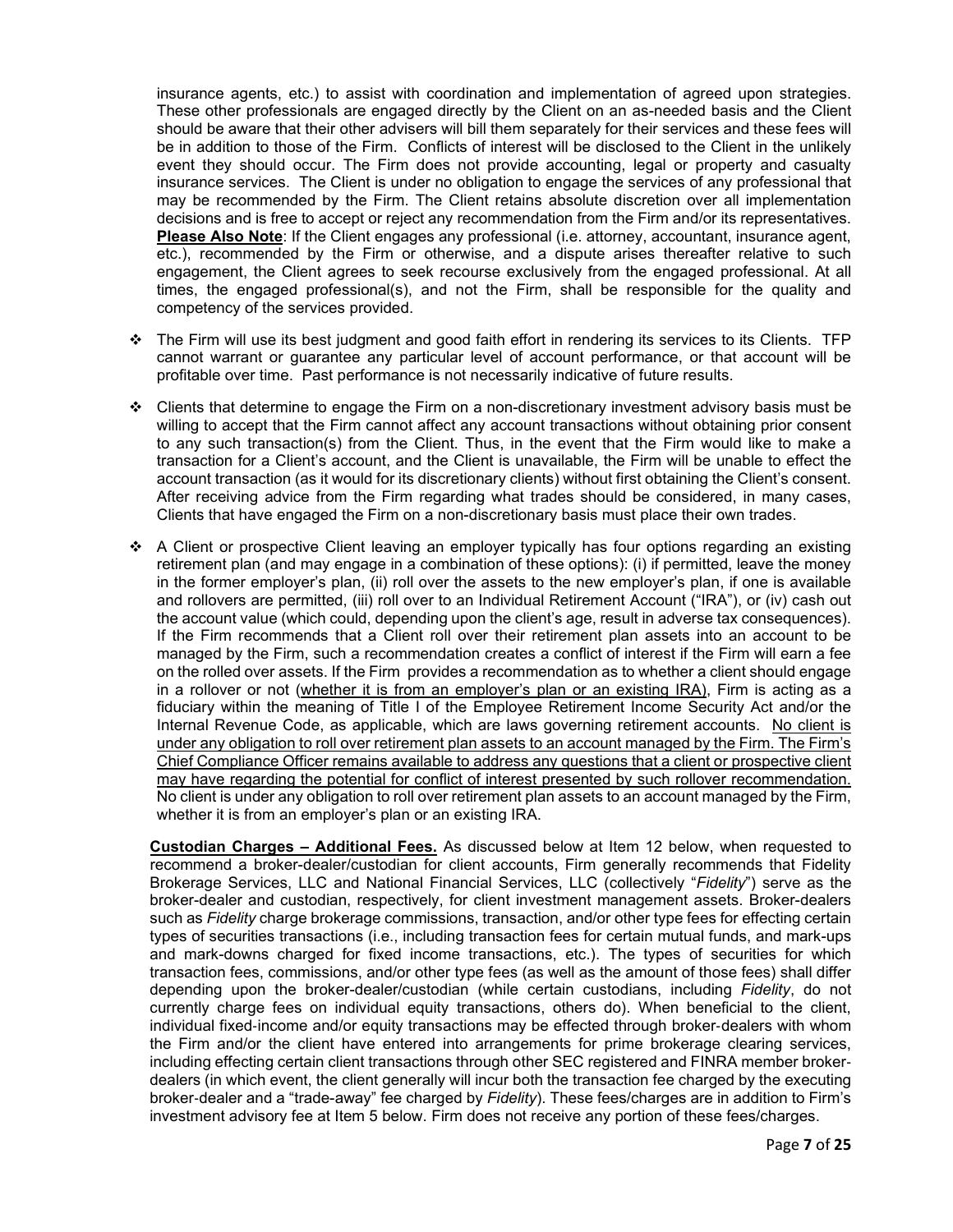- $\div$  The Firm has a fiduciary duty to provide services consistent with the Client's best interest. As part of its investment advisory services, the Firm will review Client portfolios on a regular basis to determine if any changes are necessary based upon various factors, including, but not limited to, investment performance, market conditions, mutual fund manager tenure, style drift, and/or a change in the Client's investment objective. Based upon these factors, there can be extended periods of time when the Firm determines that changes to a Client's portfolio are neither necessary nor prudent. Of course, as indicated below, there can be no assurance that investment decisions made by the Firm will be profitable or equal any specific performance level(s). The Client remains subject to the Firm's fee described in Item 5 below during periods of portfolio inactivity.
- $\cdot \cdot$  In performing its services, the Firm shall not be required to verify any information received from the Client or, to the extent applicable, from the Client's other professionals, and is expressly authorized to rely thereon. Moreover, each Client is advised that it remains their responsibility to promptly notify the Firm if there is ever any change in their financial situation or investment objectives for the purpose of reviewing, evaluating or revising the Firm's previous recommendations and/or services.
- $\div$  Firm continues to treat cash as an asset class. As such, unless determined to the contrary by Firm, all cash positions (money markets, etc.) shall continue to be included as part of assets under management for purposes of calculating Firm's advisory fee. At any specific point in time, depending upon perceived or anticipated market conditions/events (there being **no guarantee** that such anticipated market conditions/events will occur), Firm may maintain cash positions for defensive purposes. In addition, while assets are maintained in cash, such amounts could miss market advances. Depending upon current yields, at any point in time, Firm's advisory fee could exceed the interest paid by the client's money market fund.
- $\div$  The Firm may provide its Clients with access to one or more online account aggregation platforms (the "Platforms"). The Platforms allows a Client to view their complete asset allocation, including those assets that the Firm does not manage (the "Excluded Assets"). The Client may choose to engage the Firm to manage some or all of the Excluded Assets pursuant to the terms and conditions of a Wealth Management Agreement between the Firm and the Client. Unless engaged to do so, in writing, the Firm does not provide investment management, monitoring, or implementation services for the Excluded Assets and the Firm's service relative to the Excluded Assets is limited to reporting only. Therefore, the Firm shall not be responsible for the investment performance of the Excluded Assets. Rather, the Client and/or any investment adviser(s) that maintain management authority for the Excluded Assets, and not the Firm, shall be exclusively responsible for such investment performance. Without limiting the above, the Firm shall not be responsible for any implementation error (timing, trading, etc.) relative to the Excluded Assets.
- Except as may otherwise be provided by law, the Firm will not be liable to the Client, heirs, or assignees for any loss an account may suffer by reason of an investment decision made or other action taken or omitted by the Firm so long as the Firm's actions or omissions were consistent with the Firm's fiduciary duty; any loss arising from the Firm's adherence to the Client or their legal agent's direction; or any act or failure to act by a service provider maintaining an account.
- Federal and state securities laws impose liabilities under certain circumstances on persons who act in good faith and, therefore, nothing contained in this document shall constitute a waiver of any rights that a Client may have under federal and state securities laws.
- Agreements may not be assigned to another outside party to fulfill without Client consent.

**Portfolio Activity.** Registrant has a fiduciary duty to provide services consistent with the client's best interest. As part of its investment advisory services, Registrant will review client portfolios on an ongoing basis to determine if any changes are necessary based upon various factors, including, but not limited to, investment performance, fund manager tenure, style drift, account additions/withdrawals, and/or a change in the client's investment objective. Based upon these factors, there may be extended periods of time when Registrant determines that changes to a client's portfolio are neither necessary nor prudent. Clients nonetheless remain subject to the fees described in Item 5 below during periods of account inactivity.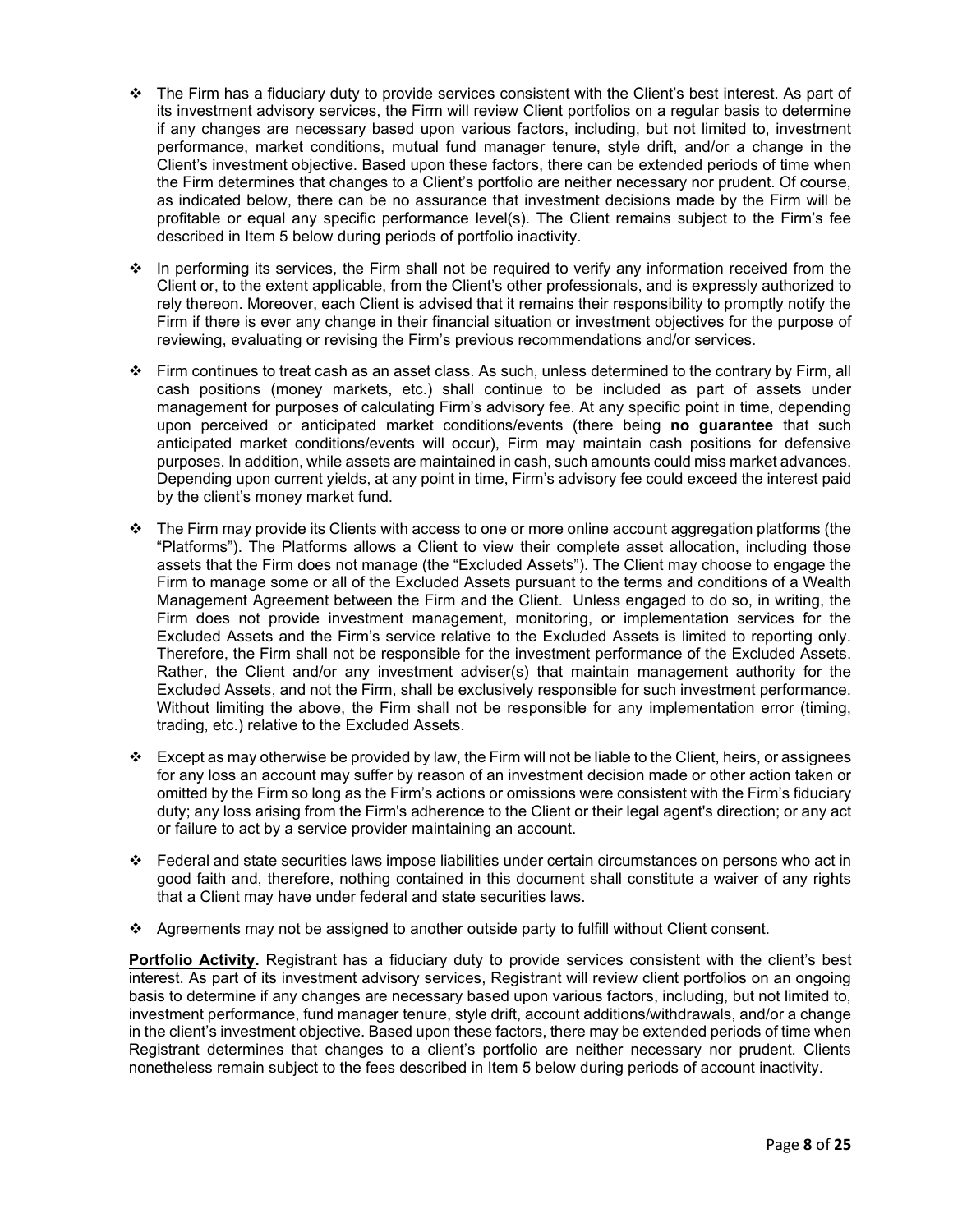**Client Obligations**. In performing its services, Registrant shall not be required to verify any information received from the client or from the client's other professionals and is expressly authorized to rely thereon. Moreover, each client is advised that it remains their responsibility to promptly notify the Registrant if there is ever any change in their financial situation or investment objectives for the purpose of reviewing, evaluating or revising Registrant's previous recommendations and/or services.

**Use of Mutual and Exchange Traded Funds**. Most mutual funds and exchange traded funds are available directly to the public. Therefore, a prospective client can obtain many of the funds that may be utilized by Registrant independent of engaging Registrant as an investment advisor. However, if a prospective client determines to do so, he/she will not receive Registrant's initial and ongoing investment advisory services. In addition to Registrant's investment advisory fee described below, and transaction and/or custodial fees discussed below, clients will also incur, relative to all mutual fund and exchange traded fund purchases, charges imposed at the fund level (e.g., management fees and other fund expenses).

4e. Assets Under Management (AUM) - As of December 31, 2021, TFP had \$81,097,724 discretionary reportable Assets Under Management and \$12,028,353 in non-discretionary reportable Assets Under Management, for a total of \$93,126,077 in Assets Under Management.

# <span id="page-8-0"></span>**Item 5 - Fees and Compensation**

Types of Agreements – The following agreements define the typical Client relationships and associated fees:

Townsend Financial Planning, LLC reserves the right (but is not obligated) to assess a lower fee to those Clients who had engaged the Firm prior to September 21, 2016, in addition to associates' and related persons' accounts maintained by the Firm through its selected custodian*.*

#### **Wealth Management and Investment Management–**

o Clients with manageable assets of less than \$750,000 receive *Investment Management* and will generally also receive *General Financial Planning* for a separate and additional annual fixed fee, unless the Client elects to opt out of such *General Financial Planning* service. Clients with manageable assets greater than \$750,000 will receive *Investment Management*, *General Financial Planning*, and *Advanced Planning* services for a single asset-based fee. In addition, Clients with manageable assets greater than \$750,000 and less than \$1,000,000 can elect to receive *Relationship Management* services for a separate and additional annual fixed fee. Clients with manageable assets greater than \$1,000,000 will receive *Investment Management*, *General Financial Planning*, *Advanced Planning*, and *Relationship Management* for one bundled asset-based fee. Generally, the fee structure is as follows:

| <b>Account Asset Value</b>          | Annualized<br><b>Asset-</b><br><b>Based Fee</b> | General<br><b>Financial</b><br><b>Planning</b><br><b>Annual Fee</b> | Advanced<br><b>Planning Annual</b><br>Fee | Relationship<br><b>Management</b><br><b>Annual Fee</b> |
|-------------------------------------|-------------------------------------------------|---------------------------------------------------------------------|-------------------------------------------|--------------------------------------------------------|
| First \$200,000                     | 1.00%                                           | \$1,800                                                             | Only available with a separate agreement  |                                                        |
| Between \$200,001 and \$500,000     | 1.00%                                           | \$1,500                                                             | Only available with a separate agreement  |                                                        |
| Between \$500,001 and \$750,000     | $1.00\%$                                        | \$1,200                                                             | Only available with a separate agreement  |                                                        |
| Between \$750,001 and \$1 million   | 1.00%                                           | -Included in service----------<br>\$2,000                           |                                           |                                                        |
| Between \$1 million and \$2 million | 1.00%                                           | -Included in service---------------------                           |                                           |                                                        |
| Next \$2 million                    | 0.75%                                           | -Included in service--                                              |                                           |                                                        |
| Next \$5 million                    | $0.50\%$                                        | -Included in service--<br>---------------------                     |                                           |                                                        |
| Thereafter                          | 0.25%                                           | --Included in service--                                             |                                           |                                                        |

Additional fixed fees for *General Financial Planning* and *Relationship Management*, to the extent applicable, may be paid in equal monthly installments, or in the same manner in which the Client's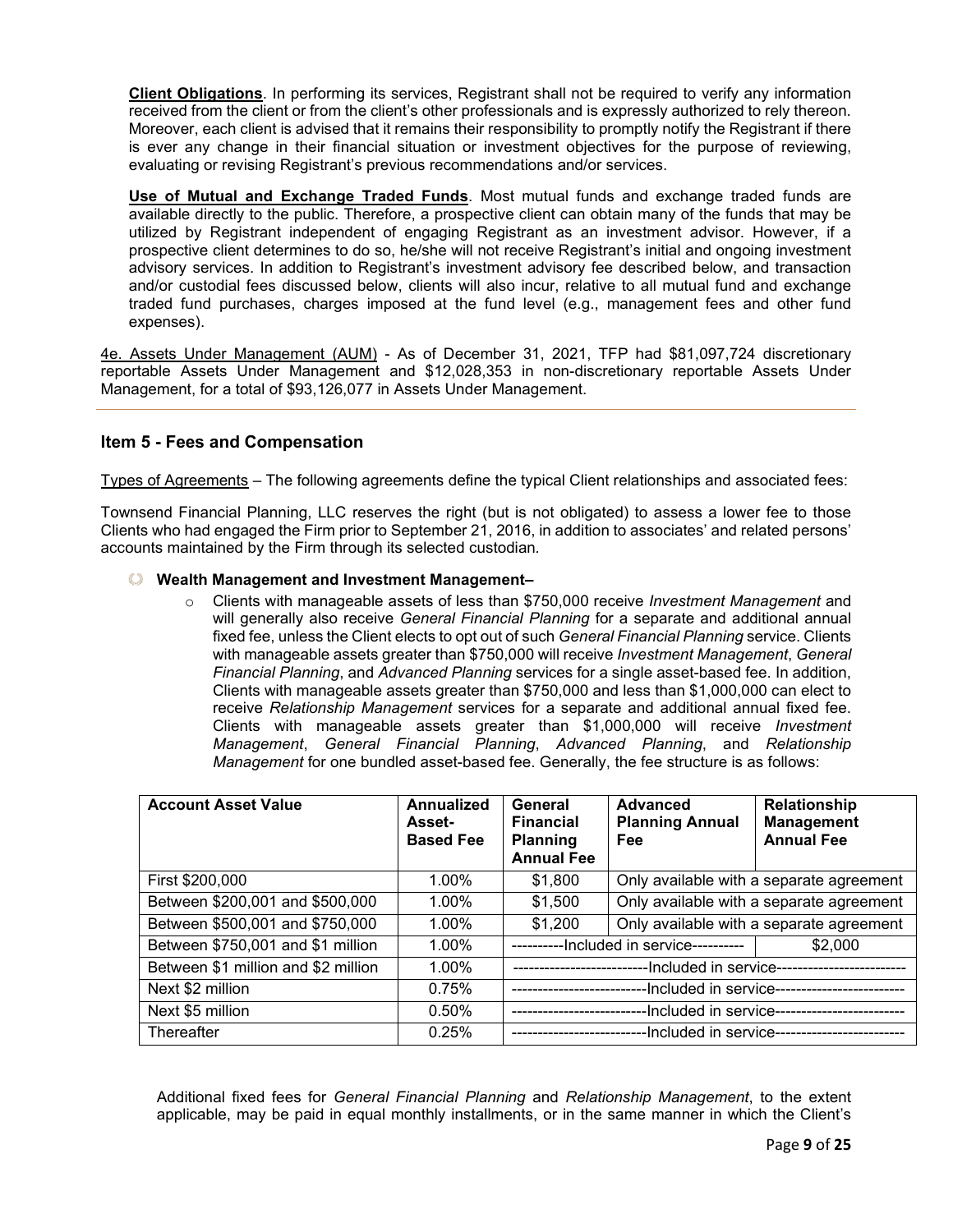annual asset-based fee is assessed. The specific arrangement will be agreed upon by the Client and the Firm in the Client's Wealth Management Agreement.

The Firm's fees are negotiable at the discretion of the Firm President. The amount of this fee is based on several factors including the size of the account, services rendered, amount of time expended and other account management considerations. If it is mutually agreed that the factors/services warrant an increase in the fee schedule outlined above, the maximum annual fee that will be charged is 2.00%. The fee schedule as well as services provided would be fully outlined in the Wealth Management Agreement and signed by both the Client and President.

In addition, Clients who engage the Firm for standalone Financial Planning (described below) and, within six (6) months, subsequently engage the Firm for Wealth Management services, will not incur additional fees for *General Financial Planning* during the first 4 calendar quarters of their Wealth Management engagement, regardless of the level of their manageable assets. This fee waiver is not available to clients who opt out of the Firm's *General Financial Planning* service, as discussed above.

Assets are invested primarily in no-load mutual funds and exchange-traded funds, usually through discount brokers or fund companies. Stocks and bonds may also be purchased or sold through a brokerage account when appropriate.

Brokerage firms charge brokerage commissions and/or transaction fees for certain securities trades. These brokerage commissions and transaction fees will be assessed in accordance with the relevant brokerage firm's brokerage commission and transaction fee schedule. TFP does not receive any compensation, in any form, from fund or brokerage companies.

Existing investments in Client accounts may also include: equities (stocks), warrants, corporate debt securities, commercial paper, certificates of deposit, municipal securities, investment company securities (variable life insurance, variable annuities, and mutual funds shares), U. S. government securities, options contracts, futures contracts, interests in partnerships and various executive longterm incentive plans. Initial public offerings (IPOs) are not available through TFP.

'Householding' Accounts' - At its discretion, the Firm may aggregate or "household" asset management accounts (including multiple accounts) for the same individual or two or more accounts within the same family, or accounts where a family member has power of attorney over another family member or incompetent person's account. However, should investment objectives be substantially different for any two or more household accounts requiring different investment approaches, the Firm reserves the right to apply its fee schedule separately to each account.

Billing Cycle and Fee Assessments - For the convenience of the Client, they may be billed either quarterly or monthly (in arrears or in advance) during each advisory billing cycle. A new account's first billing cycle may occur once the agreement is executed and accounts are funded. For partial periods under our management, the Client's account(s) will be assessed a pro-rated fee.

As specified in the Client's agreement with the Firm, as amended, the Firm's fees may be assessed based on either the value of the account assets at the end of the relevant fee period or on the average daily balance of the account during the relevant fee period. For fees based on the period end value, such fees may be adjusted for account deposits and withdrawals made during the fee period. Clients are advised to consult their agreements with the Firm, including any amendments, for their applicable fee arrangement.

Fee payments will generally be assessed within ten (10) business days following each billing period. For those accounts held by Client's selected brokerage firm or custodian that the Firm does not maintain an agreement, Clients will be directly billed, and fees will be due immediately upon receipt of the Firm's invoice.

For purposes of determining the value of assets upon which the Firm's fee is based, the asset value, securities and other instruments traded on a market for which actual transaction prices are publicly reported will be valued at the last reported sale price on the principal market in which they are traded. If there are no sales on such date, then they will be determined by the mean between the *closing bid* and *asked price* on such date. Other readily-marketable securities will be valued using a pricing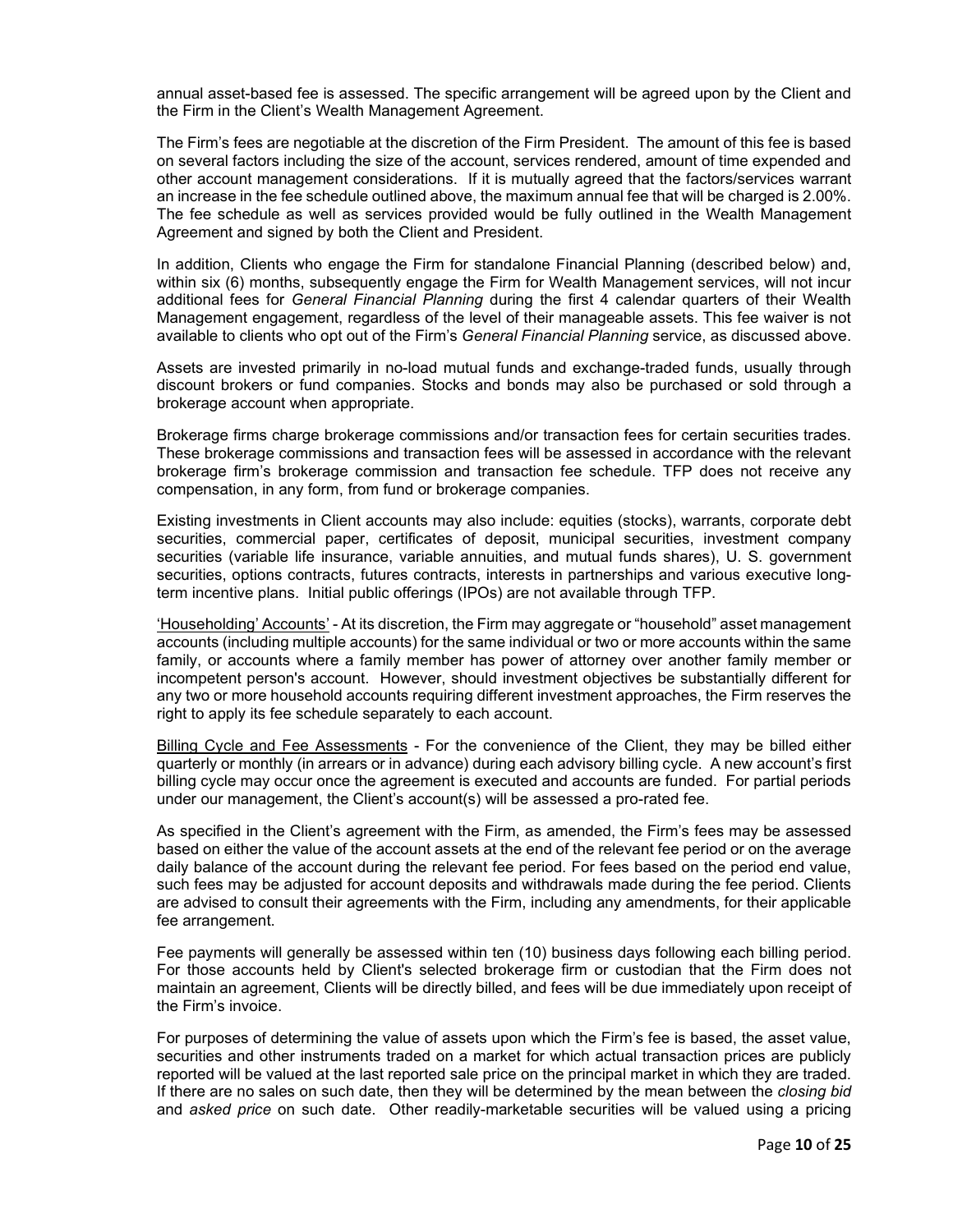service or through quotations from one or more dealers. In the absence of a market value, TFP may seek an independent third-party opinion or through a good faith determination by a qualified Firm associate.

The applicable Wealth/Investment Management Services fees referenced include all fees and charges for the services of the Firm and its investment adviser representatives. The Client will be required to authorize in writing a selected broker/dealer or custodian ("service provider") to deduct advisory fees, applicable transaction charges, etc., from Client accounts. All fees will be clearly noted on the Client statements and we will send written notice of the fees to be deducted from Client account which will include the total fee assessed, covered time period, calculation formula utilized, and the assets under management on which the fee has been based. In all instances, the Client bears responsibility for verifying the accuracy of fee calculations in their invoice/statement.

Fees for these services are negotiable at the discretion of the Firm President and services to be provided and the assessed fee will be detailed in the written engagement agreement. Lower fees for comparable services may be available from other sources.

Potential Additional Fees - Specific product recommendations made by the Firm will usually be for "noload" (i.e., no commission) products, if available. In some cases, such as with insurance products, there may not be a suitable selection of no-load products available for recommendation, however, neither the Firm nor its associates will be paid a commission on the purchase.

Any transactional or custodial fees assessed by the selected service provider and/or individual retirement account or qualified retirement plan account termination fees are borne by the Client and are as provided in the current, separate fee schedule of the selected service provider. Fees paid to the Firm for its services are separate from any charges the Client may pay for mutual funds, ETFs/ETNs, or other investments of this type. The Firm does not receive "trailer" or SEC Rule 12b-1 fees from any investment company.

Further information about our fees in relationship to our business practices are noted in Item 12 of this document.

**Retirement Plans (ERISA, 401(k))/Retainer Service Agreement -** TFP provides fiduciary services to 401(k) plan sponsors and other retirement plans or plan participants. Fees charged may be hourly, a percentage of assets or a fixed fee based on plan size, participants and overall complexity. The fee descriptions above would apply depending on the customized arrangement established in writing with the Client.

Retainer Service fees are billed in advance, quarterly or monthly in most instances and starts as soon as the engagement is formalized by the signing of the agreement. Because the initial work with the Client is the most time-intensive for our staff, we ask Clients for a 9-month initial commitment to recoup the cost of our initial work. After the first 9 months, either party can cancel the Retainer arrangement at any time upon written notice. The agreement automatically renews annually, and the fee is subject to periodic review for changes in complexity, assets or income specific to the circumstances of a Client. In addition, the formula we use to translate complexity factors into Client fee amounts is subject to change over time.

- **Participant Directed Retirement Plans** Registrant may also provide investment advisory and consulting services to participant directed retirement plans per the terms and conditions of a Retirement Plan Services Agreement between Registrant and the plan. For such engagements, Registrant shall assist the Plan sponsor with the selection of an investment platform from which Plan participants shall make their respective investment choices (which may include investment strategies devised and managed by Registrant), and, to the extent engaged to do so, may also provide corresponding education to assist the participants with their decision making process.
- **Financial Planning Agreement** This agreement is used for Financial Planning and Custom Tailored, Hourly or Flat Fee, and Financial Check-up/Live Planning engagements as described in Item 4b.

Financial planning and consultation services fees are generally paid on a fixed fee or project-based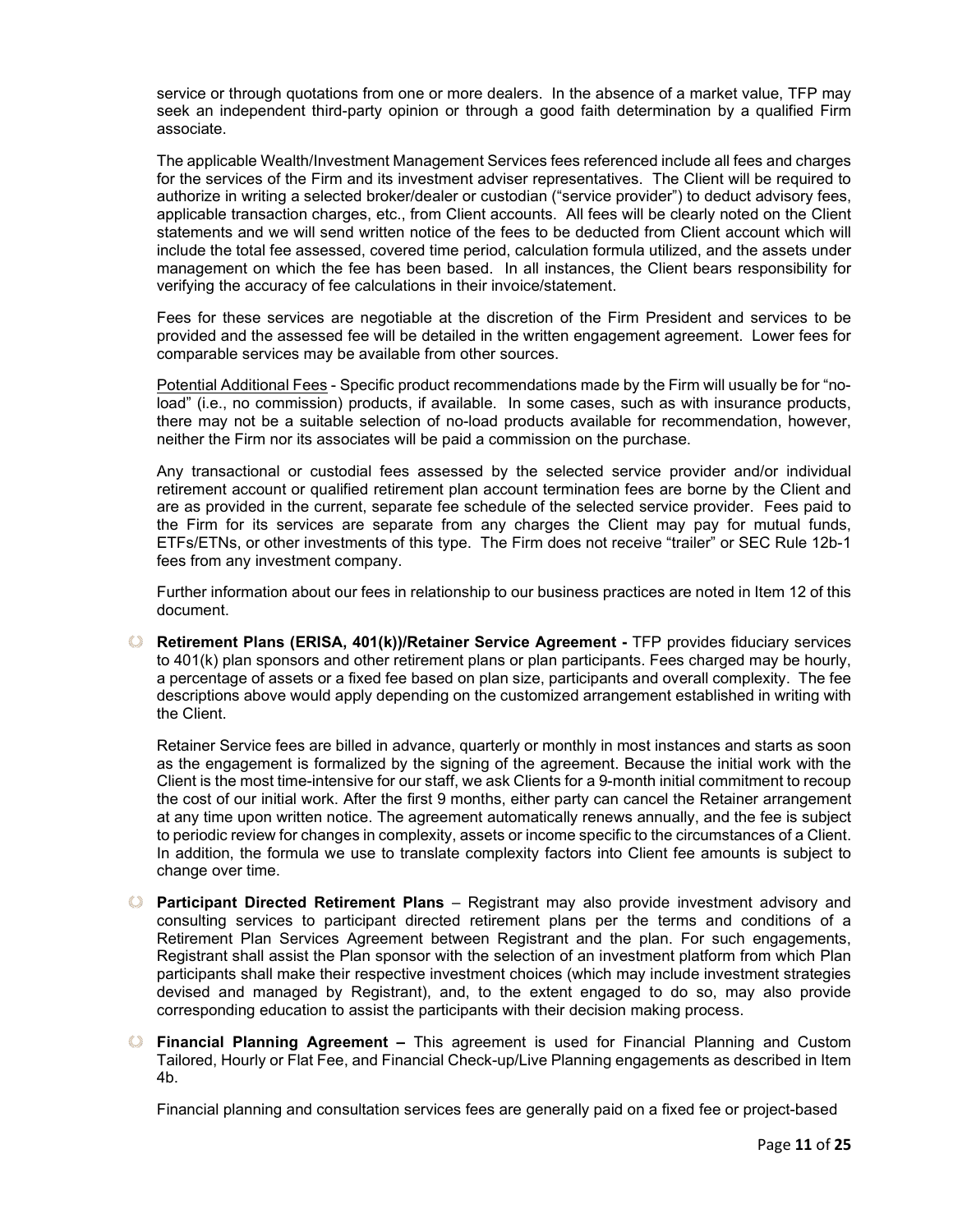rate and assessed based on the current hourly rates and an estimate of the number of hours involved in the project. An example\* of our schedule would be:

- Retirement Roadmap \$1,800 \$4,800+
- Retirement Roadmap "Lite" \$1,500 \$2,800+
- Financial Check Up \$750+
- Customized Engagements \$75-\$300 per hour, depending on Advisor/Administrative Staff
- **Small Business Retirement Planning Customized**

#### *\*The noted fees are a guideline. Actual fee estimates may differ due to specific Client circumstances.*

The fee for Project planning work is predicated upon the facts known at the start of the engagement. The fee generally ranges from \$1,200 to \$5,000. The fee is quoted as either a flat fee or is based upon our estimate of the actual time that will be spent on the project using our hourly rate of \$75-\$300 per hour depending on Advisor/Administrative Staff. The Project fee requires a deposit of 50% of the estimated fee range at the initial engagement with balance due upon presentation of the recommendations. The initial deposit may be paid via paper or electronic check or debit/credit card. In general, it is against our policy to accept cash as payment for any fees. Clients will be invoiced for any future services performed after the initial engagement. Payment of such invoices shall be made within twenty (20) days of receipt.

Since financial planning is a discovery process, situations occur wherein the Client is unaware of certain financial exposures or predicaments. In the event that the Client's situation is substantially different than disclosed at the initial meeting, a revised Project fee will be provided for mutual agreement. The Client must approve the change of scope in advance of the additional work being performed when a fee increase is necessary.

After delivery of a financial plan, future face-to-face meetings may be scheduled as necessary for a reasonable timeframe, typically for one month after delivery of the plan (if Firm scheduling allows). Follow-up implementation work is billed separately at the current hourly rate & an Addendum to the agreement will be signed by both TFP and the Client. Projects that require spanning more than three months in duration will be billed quarterly in arrears.

If the Client elects to further engage the Firm to provide Wealth/Investment Management Services, a portion of certain financial planning services fees during the initial engagement year may be waived at the discretion of the Firm President.

In limited situations, Client fees may be paid by a third-party on behalf of the Client. For example, FinancialPoint, a subsidiary of ComPsych Corp., will pay financial planning fees on behalf of Clients receiving benefits under a Servicemembers' Group Life Insurance policy.

**Trustee Services** – Generally, the fee for administrative trustee services is in addition to the Wealth/Investment Management Services and is 0.50% annualized, calculated and billed in the same way as the Wealth/Investment Management Services fee.

In all cases, fees for these services are negotiable at the discretion of the Firm President and services to be provided and the assessed fee will be detailed in the written engagement agreement.

5c. Third Party/Other Fees - All fees paid to the Firm for investment advisory services are separate and distinct from the fees and expenses charged by custodians, broker dealers, mutual funds and other third parties. All fees and charges incurred in connection with transactions for the account will be paid out of the assets in the account and are in addition to the investment management fees paid to TFP. These potential fees include but are not limited to mutual funds fees (including 12b‐1 fees), trading fees, transaction fees, exchange fees, transfer taxes, custodial fees, administrative fees for MF/ETFs and wire transfer and electronic funds processing fees. The Client bears the responsibility for verifying the accuracy of fee calculations. TFP recommends that the Client obtain a complete schedule of fees from their brokerage firm or outside investment manager. It is also recommended that the Client review the investment prospectus for a complete explanation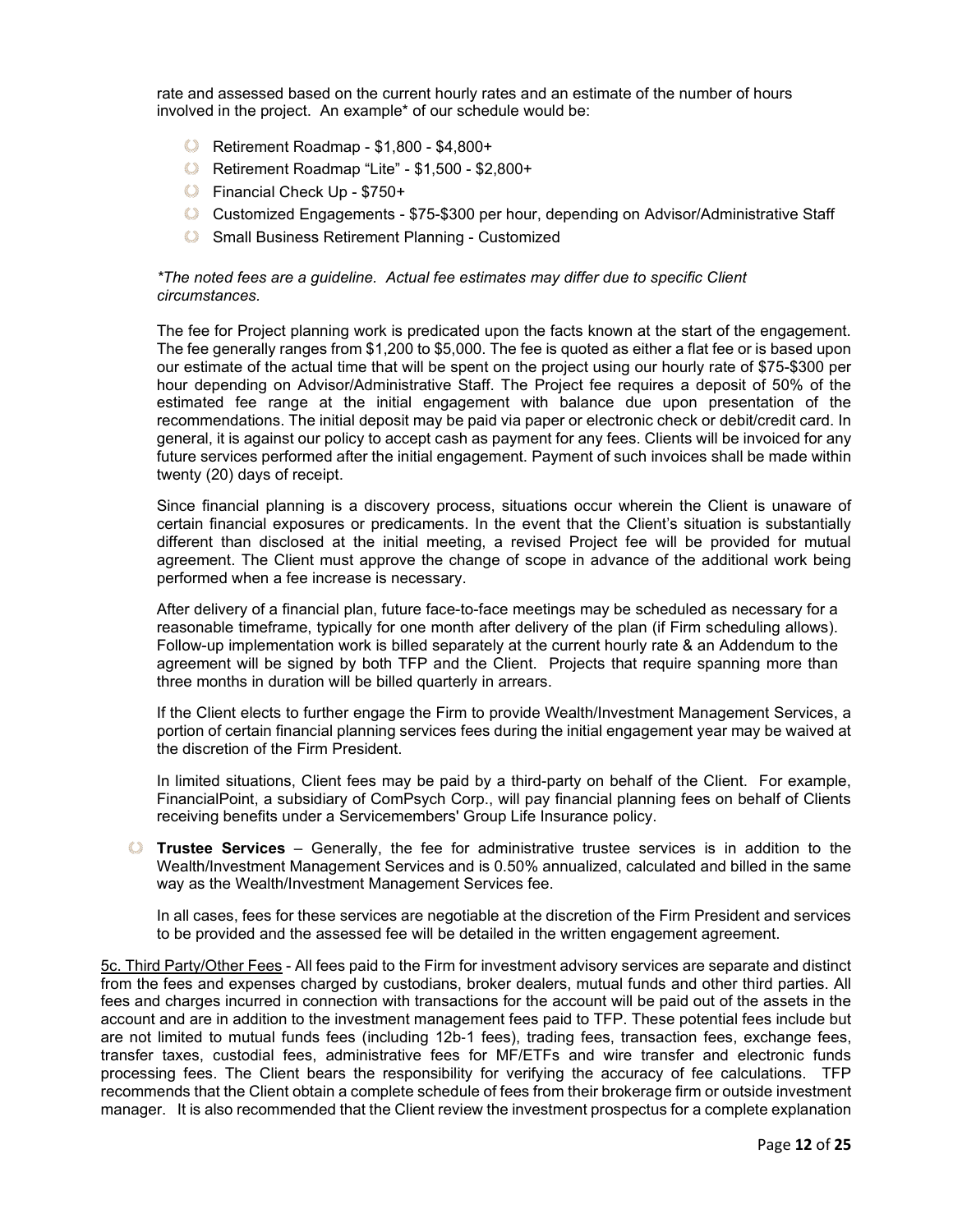of these fees and expenses.

Most trading transaction charges are usually small and incidental to the purchase or sale of a security. Generally, the selection of the security is more important than the nominal fee that the custodian charges to buy or sell the security.

TFP does not receive any portion of these other fees nor does receive commissions or third-party payments of any kind. The only compensation received by TFP is in the form of fees paid directly by the Client.

Expense Ratios - Mutual funds and Exchange Traded Funds (ETF) generally charge a management fee for their services as investment managers. The management fee is called an expense ratio. For example, an expense ratio of 0.50% means that the fund company charges  $\frac{1}{2}$  of 1% for their services annually, which equates to \$5 annually on a \$1,000 investment. These fees are in addition to the fees paid by the Client to TFP.

Past Due Accounts and Termination of Agreement - TFP fees are paid in advance, arrears or at the time of service, as outlined in each service details in Item 5b above.

With the exception of the first 9-month period of a new Retainer Service Agreement, a Client may terminate any of the aforementioned agreements at any time by notifying TFP in writing and paying the accrued balance for the time spent on the engagement prior to notification of termination. If the Client made an advance payment, TFP will refund any unearned portion of the advance payment.

Likewise, TFP may terminate any of the aforementioned agreements (Retainer or Financial Planning) at any time by notifying the Client in writing. If the Client made an advance payment, TFP will refund any unearned portion of the advance payment.

If a Financial Planning Service agreement is terminated within 5 business days of signing, all pre-paid fees will be refunded. After that, any unearned fees would be refunded on a pro-rata basis and any balances owed would be due immediately.

Either TFP or the Client may terminate the Wealth Management Agreement by providing 30 days' written notice. When an agreement is terminated, any pre‐paid, unearned fees will be refunded based on the number of days remaining in the quarter after termination. Refunds will be made in the month following the end of the quarter in which the contract was terminated.

When an agreement is terminated, all assets may need to be transferred from the current custodian. The Client will be responsible for paying all fees including full quarterly custodial administrative fees, account closure fees, mutual fund fees and all trading costs due to the termination. The Custodian may assess additional fees for transfer of illiquid investments. If there is insufficient cash in the account, the liquidation of some securities may be used to pay the fees. Prior to termination of an agreement, TFP can provide a good faith estimate of these fees.

TFP reserves the right to stop work on any account that is more than 7 days overdue. In addition, the Firm reserves the right to terminate any financial planning engagement where a Client has willfully concealed or has refused to provide pertinent information about financial situations when necessary and appropriate, in the Firm's judgment, to providing proper financial advice. Any unused portion of fees collected in advance will be refunded promptly.

End Notes to Advisory Services and Fees - In performing any of its services, TFP shall not be required to verify any information received from the Client or from the Client's other professionals (e.g., attorney, accountant, etc.) and is expressly authorized to rely on such information. TFP may recommend the services of itself and/or other professionals for implementation purposes. Clients are advised that a conflict of interest exists if TFP recommends its own services and if TFP recommends American Trust as an investment manager because TFP's president used to work for the company. The Client is under no obligation to act upon any of the recommendations made by TFP and/or engage the services of any such recommended professionals, including TFP itself. In the event of engaging TFP for the Financial Planning, Retirement Planning and Custom Tailored, Hourly or Flat Fee engagements as described in Item 4b, Client retains absolute discretion over all such implementation decisions and is free to accept or reject any recommendation from TFP. Moreover, each Client engaged in any of our services is advised that it remains his/her/its responsibility to promptly notify TFP if there is ever any change in his/her/its financial situation or investment objectives for the purpose of reviewing,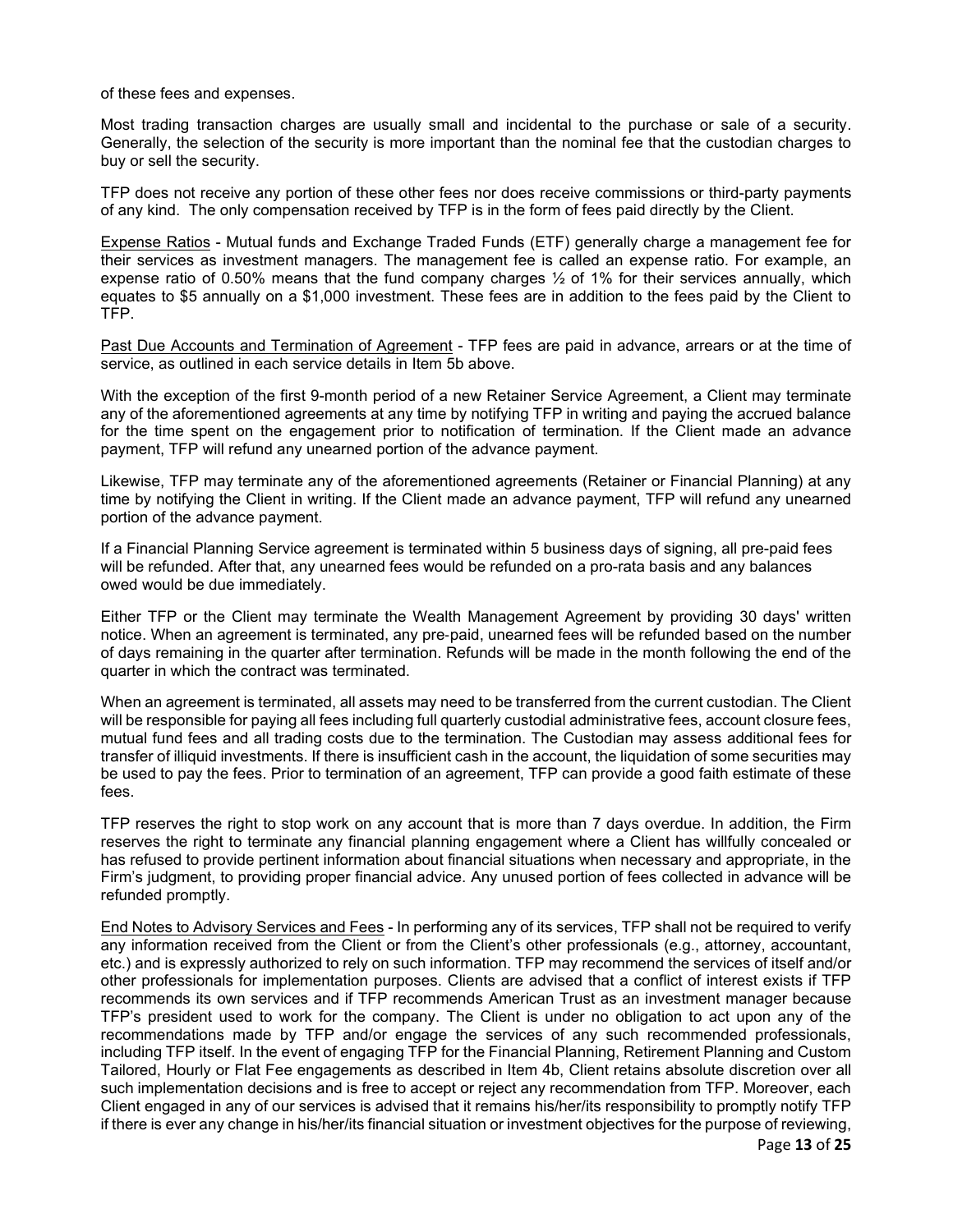evaluating, or revising TFP's previous recommendations and/or services.

## <span id="page-13-0"></span>**Item 6 - Performance-Based Fees and Side-By-Side Management**

Sharing of Capital Gains - Fees are not based on a share of the capital gains or capital appreciation of managed securities.

TFP does not use a performance-based fee structure based on a share of capital appreciation of the funds of any advisory contract, also known as performance-based fee, because of the potential conflict of interest. Performance-based compensation may create an incentive for the adviser to recommend an investment that may carry a higher degree of risk to the Client.

#### <span id="page-13-1"></span>**Item 7 - Types of Clients**

Description - TFP generally provides investment advice and financial planning to individuals, pension and profit-sharing plans, trusts, estates, or small business entities.

Client relationships vary in scope and length of service. The Firm does not require minimum income levels, dollar value of assets or other conditions for its financial planning and investment consultation services.

#### <span id="page-13-2"></span>**Item 8 - Methods of Analysis, Investment Strategies and Risk of Loss**

Methods of Analysis - If the Firm is engaged to provide investment consultation through our Financial Planning service or Wealth/Investment Management Service, the Client's current financial situation, needs, goals, objectives and tolerance for risk are initially evaluated. Asset allocation and investment objective decisions are made and discussed with the Client to, in the Firm's best judgment, meet the Client's objectives while minimizing risk exposure.

Generally, we first gather information about the Client's personal financial situation and then conduct a meeting with the Client to clarify the Client's personal financial information and determine the Client's specific needs, objectives, goals and tolerance for risk. We employ a fundamental, long-term, buy-and-hold philosophy in regard to investment advice.

We believe it is important that each Client know that our strategy is tailored to best meet their goals and needs. Each Client presents a unique profile, and we may employ one or more strategies or methods to meet their goals.

Modern Portfolio Theory - TFP generally adheres to the principles of Modern Portfolio Theory, which advocates investing across different asset classes to increase diversity and reduce risk. Based on our research and the research of others, we will generally diversify Client assets among cash equivalents (money market funds); high-quality, short and intermediate-term bonds; large, mid and small company stocks; and growth (higherpriced) and value (lower‐priced) stocks in the U.S. and foreign developed markets. In certain circumstances, large, small, growth, and value stocks in select emerging markets and/or shares of real estate investment trusts (REITs) and commodity indexes will be included in diversified portfolios.

Asset Allocations - TFP recommends a mix of asset classes for Client portfolios based on an assessment of the Client's long‐term financial objectives. Where appropriate, TFP will recommend including high‐quality, short and intermediate‐term bonds (within a broadly diversified index or asset class mutual fund) to reduce overall portfolio risk, generate a more predictable cash flow (interest income), facilitate portfolio rebalancing, and provide a hedge against inflation.

If a Client's objective is a higher annual expected return and they are willing to accept a higher degree of risk, TFP will generally recommend a portfolio with greater allocations to stocks and small company and value stocks specifically (using index or asset class mutual funds). Recommended stock allocations will generally be globally diversified among the U.S. and foreign developed markets. In certain circumstances, TFP may include emerging markets and REITs in limited percentages. Our recommended asset allocation is generally not influenced by current market conditions. However, the allocation is often altered when a Client's long‐term investment objectives have changed.

Rebalancing - Asset allocations for a portfolio will change as financial markets rise and fall and the specific assets of different parts of the portfolio change. This creates the opportunity to selectively rebalance the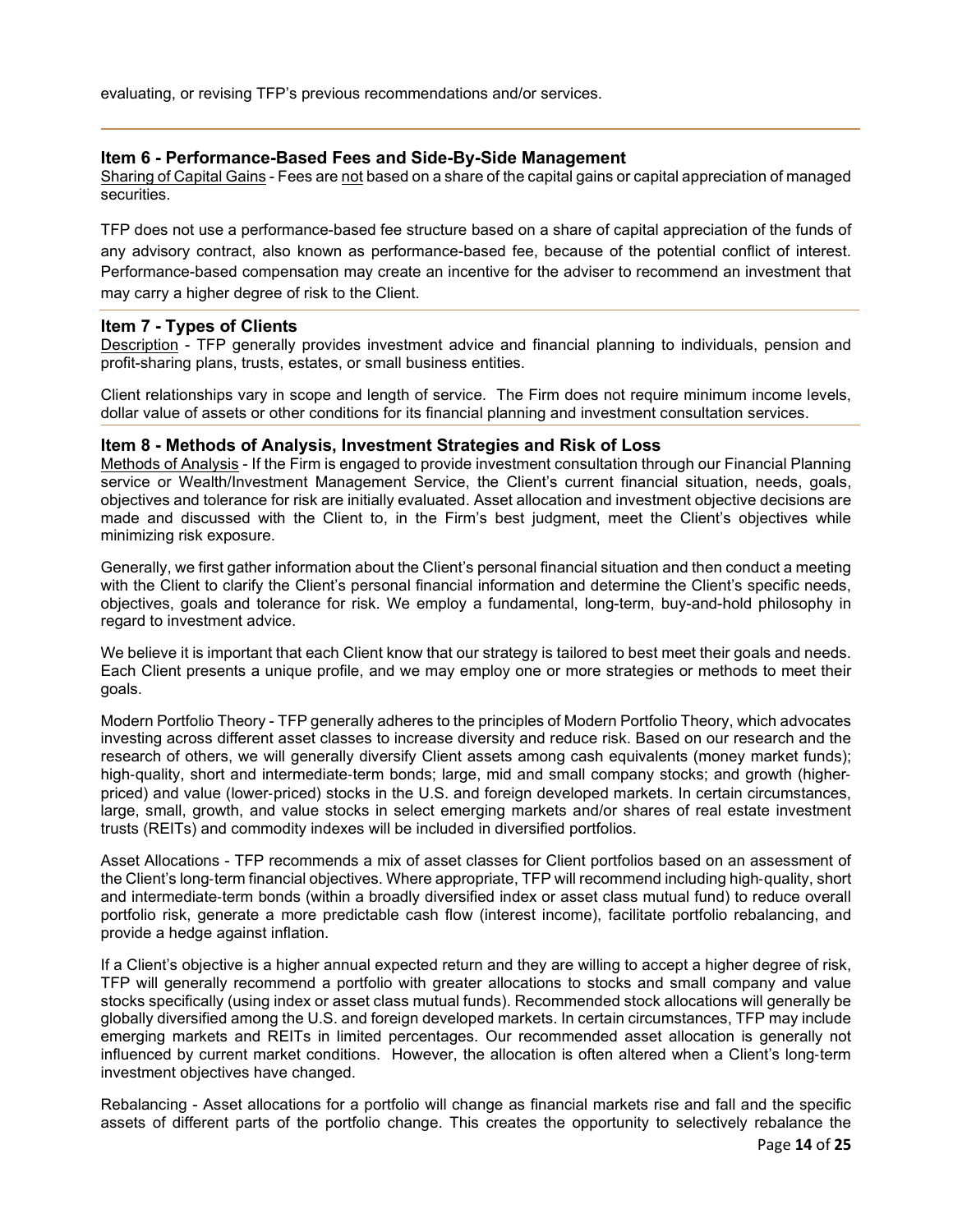portfolio in order to bring asset class percentages back to the policy targets. When it is determined appropriate, asset classes that have risen beyond predetermined limits are sold by an amount that brings the allocation back in line with policy targets, and those that have fallen in value are purchased in the same way. This is a method of buying low and selling high that is not based on trying to predict the direction of markets or asset returns.

Studies show, this rebalancing has the effect of enhancing portfolio returns while maintaining the agreed‐upon risk. In order to limit rebalancing transactions and the costs associated with buying and selling ETFs/mutual funds through the chosen custodian, TFP has pre‐determined ranges in which allocations may vary and at which rebalancing is initiated.

Specific Investments - While we generally select ETFs, mutual funds or similar securities, we may at times select individual securities or build individual stock portfolios for our Clients. In these cases, TFP examines each securities management, financial condition, and market position and ensures that any purchases of individual securities work towards the Client's portfolio goals, investment horizons and exposure to risk. Individual stocks present potential risks as prices of individual securities can move up or down due to general economic conditions, industry specific conditions, government regulations or corporate management, among other factors.

8b: Investment Strategy Risks - As recent global and domestic economic events have indicated, performance of any asset or asset class is not guaranteed and can indeed be unpredictable. As a result, there is a risk of loss of the assets we manage as a result of both allocation and the status of the markets when we rebalance.

While all current research, academia and data allow us to understand and map asset classes and their risk and return, there is a risk that they, or our analysis, are wrong and will lead to losses. Additionally, correlations among asset classes may be judged incorrectly, which also may incur risk of loss as diversification may not be properly balanced. Additionally, minor or severe market conditions may significantly drive gains or losses in one asset class over another, causing unexpected losses. There is a risk that rebalancing at any moment in time will not match current market directions, leading to risk of loss.

Investment Strategies - We recommend a proper asset allocation based on the Client's personal financial situation. We believe, and studies show that asset allocation is a key component of investment portfolio design. We make asset allocation and investment policy decisions using our best judgment in order to help the Client achieve their overall financial objectives and goals while minimizing risk exposure. We believe that the appropriate allocation of assets across diverse investment categories (i.e. stock vs. bond, foreign vs. domestic, large cap. vs. small cap., high quality vs. high yield, etc.) is the primary determinant of portfolio returns and is critical to the long-term success of a Client's financial objectives and goals.

The Firm employs fundamental, long-term, buy-and-hold philosophies and approaches in investment selection and implementation strategies. Passively-managed index funds and/or exchange-traded funds typically play a large role as core investments. We recommend specific investments and primarily utilize low-cost, no-load, index investments to design their investment plan.

Recommendations provided are based on publicly available reports, analysis and research materials, computerized asset allocation modeling programs and various industry subscription services (i.e., Morningstar).

Risk of Loss - All investment programs have certain risks that are borne by the investor. Our investment approach constantly keeps the risk of loss in mind. While we believe our investment strategy is designed to potentially produce the highest possible return for a given level of risk, it cannot guarantee that an investment objective or goal will be achieved. Some investment decisions made by us may result in loss, which may include the original principal amount invested. The Client must be able to bear the various risks involved in investing, which may include market risk, liquidity risk, interest rate risk, currency risk or sociopolitical risk, among others. These risks are further defined below:

- *Interest-rate Risk*: Fluctuations in interest rates may cause investment prices to fluctuate. For example, when interest rates rise, yields on existing bonds become less attractive, causing their market values to decline.
- Market Risk: The price of a security, bond, or mutual fund may drop in reaction to tangible and intangible events and conditions. This type of risk is caused by external factors independent of a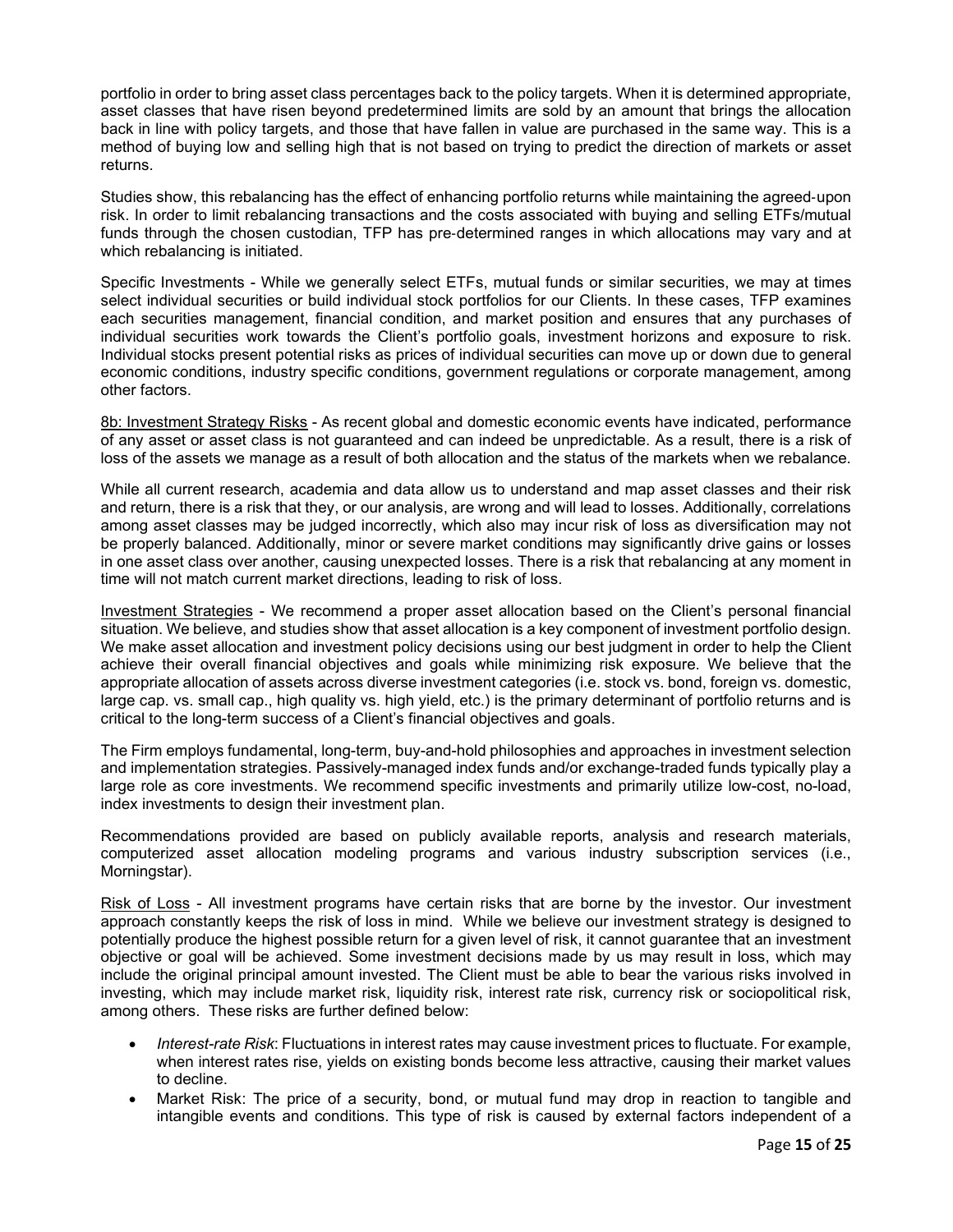security's particular underlying circumstances. For example, political, economic and social conditions may trigger market events.

- *Sociopolitical Risk*: The impact on the market in response to political and social events such as a terrorist attack, war, pandemic, or elections.
- *Country Risk*: If investing in securities from a single country even the US there is a possibility that occurrences could adversely impact the prices of the securities associated with that country. These occurrences could include economic troubles, changes in political structure or leadership, and international trade policies. Although similar to market risk, this risk is isolated to, and therefore solely impacts security prices of, a particular country.
- *Inflation Risk*: When any type of inflation is present, a dollar today will not buy as much as a dollar next year, because purchasing power is eroding at the rate of inflation.
- *Currency Risk*: Overseas investments are subject to fluctuations in the value of the dollar against the currency of the investment's originating country. This is also referred to as exchange rate risk.
- *Reinvestment Risk*: This is the risk that future proceeds from investments may have to be reinvested at a potentially lower rate of return (i.e. interest rate). This primarily relates to fixed income securities.
- *Business Risk*: These risks are associated with a particular industry or a particular company within an industry. For example, oil-drilling companies depend on finding oil and then refining it, a lengthy process, before they can generate a profit. They carry a higher risk of profitability than an electric company, which generates its income from a steady stream of customers who buy electricity no matter what the economic environment is like.
- *Liquidity Risk*: Liquidity is the ability to readily convert an investment into cash. Generally, assets are more liquid if many traders are interested in a standardized product. For example, Treasury Bills are highly liquid, while real estate properties are not.
- *Financial Risk*: Excessive borrowing to finance a business' operations increases the risk of profitability, because the company must meet the terms of its obligations in good times and bad. During periods of financial stress, the inability to meet loan obligations may result in bankruptcy and/or a declining market value.
- *Default Risk*: In times of economic hardship, companies may be unable to pay back creditors, aka bondholders. This risk may be elevated when dealing with companies which have lower credit ratings. It exists when investing both directly in a company, and indirectly through a mutual or exchange-traded fund.

# <span id="page-15-0"></span>**Item 9 - Disciplinary Information**

We do not have any legal, financial, or other "disciplinary" items to report. We are obligated to disclose any disciplinary event that would be material to the Client when evaluating our Firm and its associated persons.

# <span id="page-15-1"></span>**Item 10 - Other Financial Industry Activities and Affiliations**

Neither TFP, nor any of its personnel are affiliated with or maintain a material relationship with another financial industry entity. Our policies require that we conduct business activities in a manner that avoids actual or potential conflicts of interest between the Firm, personnel, and the Client, or that may otherwise be contrary to law. We will provide disclosure to the Client, prior to and throughout the term of an engagement, of any conflicts of interest which will or may reasonably compromise our impartiality or independence.

# <span id="page-15-2"></span>**Item 11 - Code of Ethics, Participation or Interest in Client Transactions & Personal Trading**

A. The Registrant maintains an investment policy relative to personal securities transactions. This investment policy is part of Registrant's overall Code of Ethics, which serves to establish a standard of business conduct for all of Registrant's Representatives that is based upon fundamental principles of openness, integrity, honesty and trust, a copy of which is available upon request.

In accordance with Section 204A of the Investment Advisers Act of 1940, the Registrant also maintains and enforces written policies reasonably designed to prevent the misuse of material nonpublic information by the Registrant or any person associated with the Registrant.

B. Neither the Registrant nor any related person of Registrant recommends, buys, or sells for client accounts, securities in which the Registrant or any related person of Registrant has a material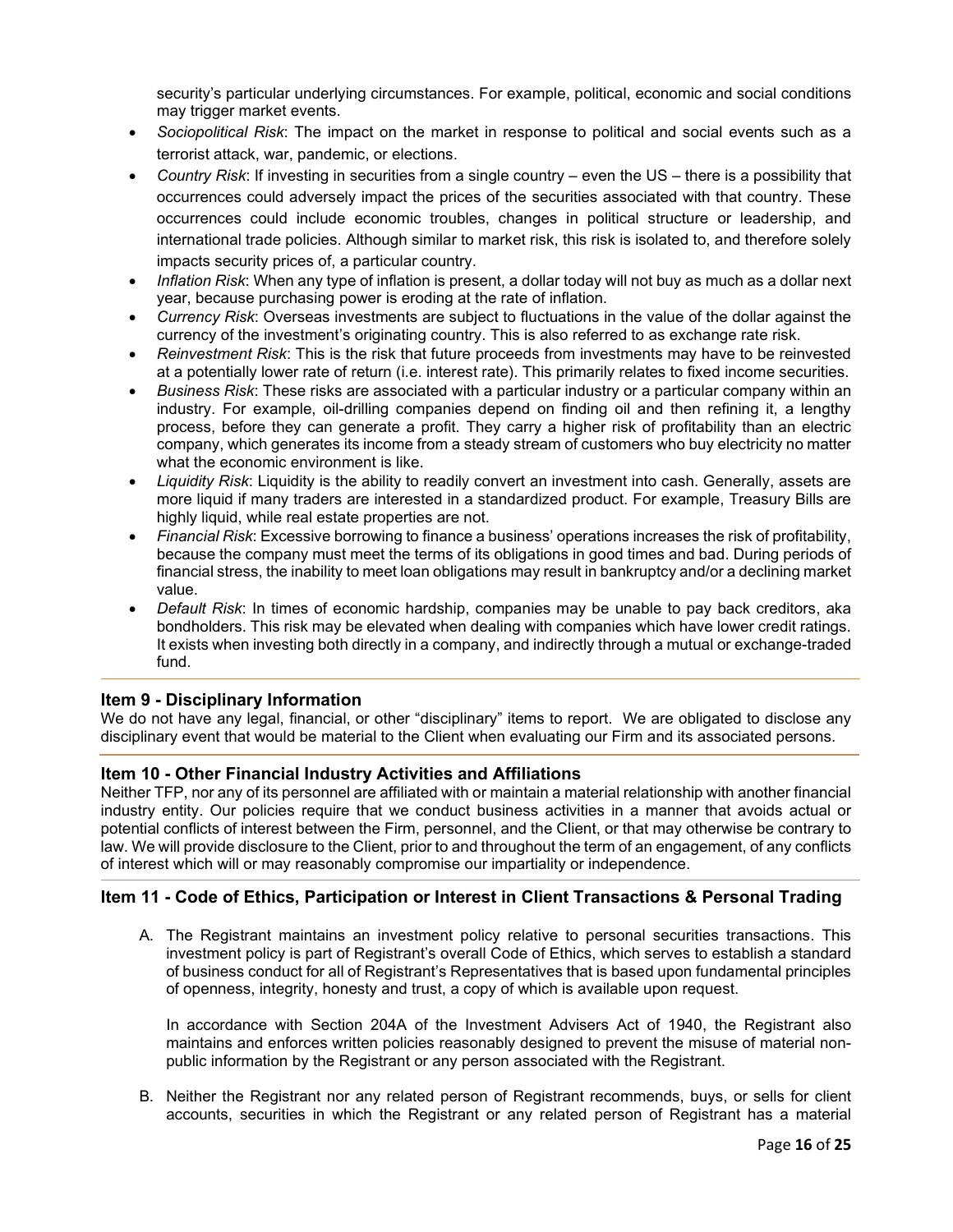financial interest.

C. The Registrant and/or representatives of the Registrant buy or sell securities that are also recommended to clients. This practice may create a situation where the Registrant and/or representatives of the Registrant are in a position to materially benefit from the sale or purchase of those securities. Therefore, this situation creates a conflict of interest. Practices such as "scalping" (i.e., a practice whereby the owner of shares of a security recommends that security for investment and then immediately sells it at a profit upon the rise in the market price which follows the recommendation) could take place if the Registrant did not have adequate policies in place to detect such activities. In addition, this requirement can help detect insider trading, "front-running" (i.e., personal trades executed prior to those of the Registrant's clients) and other potentially abusive practices.

The Registrant has a personal securities transaction policy in place to monitor the personal securities transactions and securities holdings of each of the Registrant's "Access Persons". The Registrant's securities transaction policy requires that Access Persons of the Registrant must provide the Chief Compliance Officer or his/her designee with a written report of their current securities holdings within ten (10) days after becoming an Access Person. Additionally, each Access Person must provide the Chief Compliance Officer or his/her designee with a written report of the Access Person's current securities holdings at least once each twelve (12) month period thereafter on a date the Registrant selects; provided, however that at any time that the Registrant has only one Access Person, he or she shall not be required to submit any securities report described above.

D. The Registrant and/or representatives of the Registrant buy or sell securities, at or around the same time as those securities are recommended to clients. This practice creates a situation where the Registrant and/or representatives of the Registrant are in a position to materially benefit from the sale or purchase of those securities. Therefore, this situation creates a conflict of interest. As indicated above in Item 11.C, the Registrant has a personal securities transaction policy in place to monitor the personal securities transaction and securities holdings of each of Registrant's Access Persons.

# <span id="page-16-0"></span>**Item 12 - Brokerage Practices**

#### **Brokerage Practices**

In the event that the client requests that Registrant recommend a broker-dealer/custodian for execution and/or custodial services, Registrant generally recommends that investment advisory accounts be maintained at Fidelity Brokerage Services, LLC and National Financial Services, LLC (collectively "*Fidelity*") as broker-dealer and custodian, respectively. Prior to engaging Registrant to provide investment management services, the client will be required to enter into a formal Investment Advisory Agreement with Registrant setting forth the terms and conditions under which Registrant shall advise on the client's assets, and a separate custodial/clearing agreement with each designated broker-dealer/custodian.

Factors that Registrant considers in recommending Fidelity (or any other broker-dealer/custodian to clients) include historical relationship with Registrant, financial strength, reputation, execution capabilities, pricing, research, and service. Broker-dealers such as Fidelity can charge transaction fees for effecting certain securities transactions (*See* Item 4 above). To the extent that a transaction fee will be payable by the client to Fidelity, the transaction fee shall be in addition to Registrant's investment advisory fee referenced in Item 5 above.

To the extent that a transaction fee is payable, Registrant shall have a duty to obtain best execution for such transaction. However, that does not mean that the client will not pay a transaction fee that is higher than what another qualified broker-dealer might charge to effect the same transaction where Registrant determines, in good faith, that the transaction fee is reasonable. In seeking best execution, the determinative factor is not the lowest possible cost, but whether the transaction represents the best qualitative execution, taking into consideration the full range of a broker-dealer's services, including the value of research provided, execution capability, transaction rates, and responsiveness. Accordingly, although Registrant will seek competitive rates, it may not necessarily obtain the lowest possible rates for client account transactions.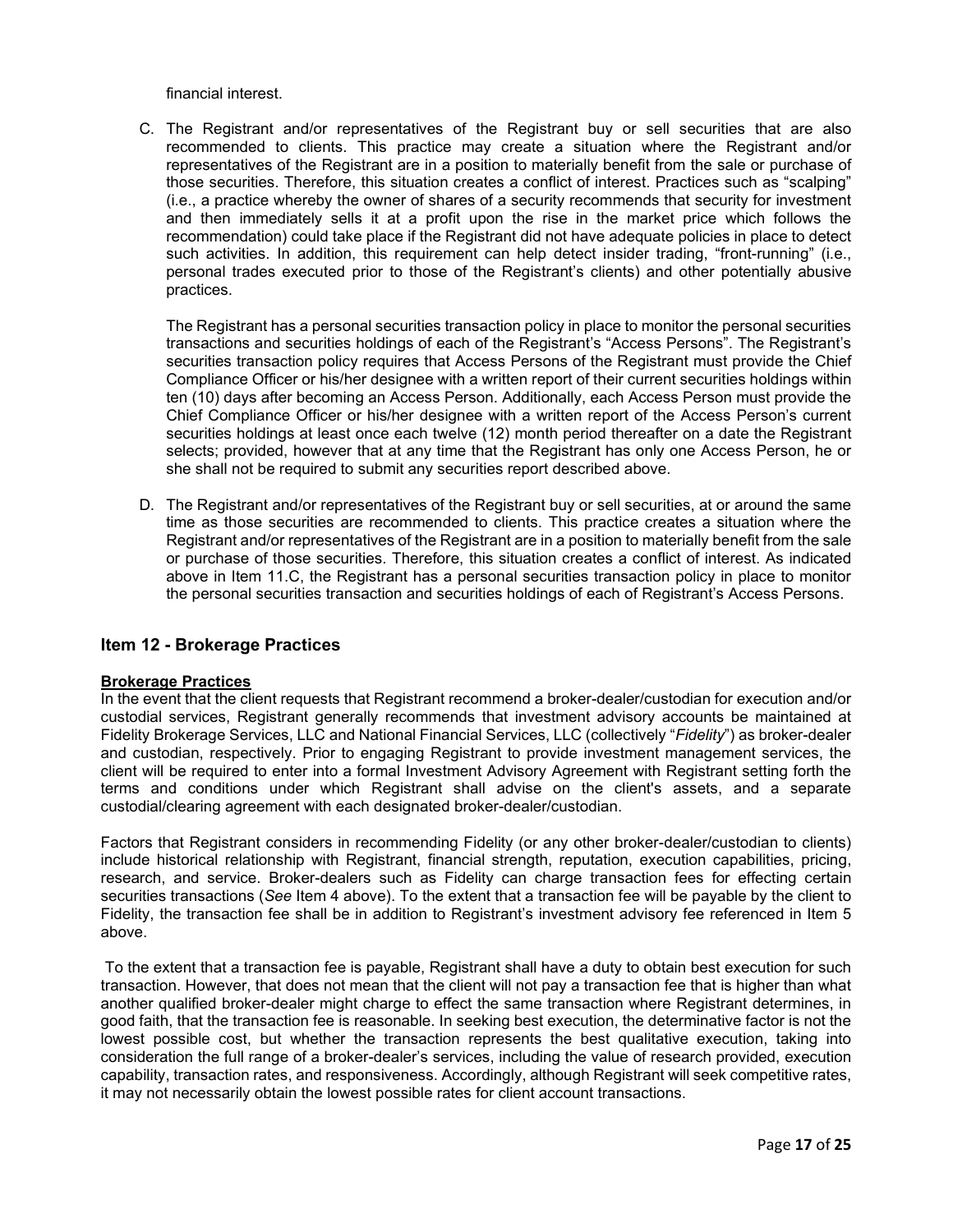**Research and Benefits:** Although not a material consideration when determining whether to recommend that a client utilize the services of a particular broker-dealer/custodian, Registrant can receive from Fidelity (or another broker-dealer/custodian, investment manager, platform sponsor, mutual fund sponsor, or vendor) without cost (and/or at a discount) support services and/or products, certain of which assist Registrant to better monitor and service client accounts maintained at such institutions. Included within the support services that can be obtained by Registrant can be investment-related research, pricing information and market data, software and other technology that provide access to client account data, compliance and/or practice management-related publications, discounted or gratis consulting services (including those provided by unaffiliated vendors and professionals), discounted and/or gratis attendance at conferences, meetings, and other educational and/or social events, marketing support (including client events), computer hardware and/or software and/or other products used by Registrant in furtherance of its investment advisory business operations. Certain of the benefits that could be received can also assist Registrant to manage and further develop its business.

Registrant currently pays quarterly fee to have access to the Fidelity platform. This fee is not passed through to clients.

Registrant's clients do not pay more for investment transactions effected and/or assets maintained at Fidelity as the result of this arrangement. There is no corresponding commitment made by Registrant to Fidelity, or any other any entity, to invest any specific amount or percentage of client assets in any specific mutual funds, securities or other investment products as result of the above arrangement.

#### **ANY QUESTIONS: Registrant's Chief Compliance Officer remains available to address any questions that a client or prospective client may have regarding the above arrangements and the corresponding conflicts of interest presented by such arrangements.**

**Directed Brokerage.** Registrant recommends that its clients utilize the brokerage and custodial services provided by Fidelity. The Firm generally does not accept directed brokerage arrangements (but could make exceptions). A directed brokerage arrangement arises when a client requires that account transactions be effected through a specific broker-dealer/custodian, other than one generally recommended by Registrant (i.e., Fidelity). In such client directed arrangements, the client will negotiate terms and arrangements for their account with that broker-dealer, and Firm will not seek better execution services or prices from other brokerdealers or be able to "batch" the client's transactions for execution through other broker-dealers with orders for other accounts managed by Registrant. As a result, a client may pay higher commissions or other transaction costs or greater spreads, or receive less favorable net prices, on transactions for the account than would otherwise be the case. **Please Note:** In the event that the client directs Registrant to effect securities transactions for the client's accounts through a specific broker-dealer, the client correspondingly acknowledges that such direction may cause the accounts to incur higher commissions or transaction costs than the accounts would otherwise incur had the client determined to effect account transactions through alternative clearing arrangements that may be available through Registrant. **Please Also Note:** Higher transaction costs adversely impact account performance. **Please Further Note:** Transactions for directed accounts will generally be executed following the execution of portfolio transactions for non-directed accounts.

**Order Aggregation.** Transactions for each client account generally will be effected independently, unless Firm decides to purchase or sell the same securities for several clients at approximately the same time. The Firm may (but is not obligated to) combine or "batch" such orders for individual equity transactions (including ETFs) with the intention to obtain better price execution, to negotiate more favorable commission rates, or to allocate more equitably among the Firm's clients differences in prices and commissions or other transaction costs that might have occurred had such orders been placed independently. Under this procedure, transactions will be averaged as to price and will be allocated among clients in proportion to the purchase and sale orders placed for each client account on any given day. In the event that the Firm becomes aware that a Firm employee seeks to trade in the same security on the same day, the employee transaction will either be included in the "batch" transaction or transacted after all discretionary client transactions have been completed. The Firm shall not receive any additional compensation or remuneration as the result of such aggregation.

# <span id="page-17-0"></span>**Item 13 - Review of Accounts**

Reviews are generally conducted by Melody W. Townsend, CFP® or Harrison Nicholas "Nick" Bailey, CFP®.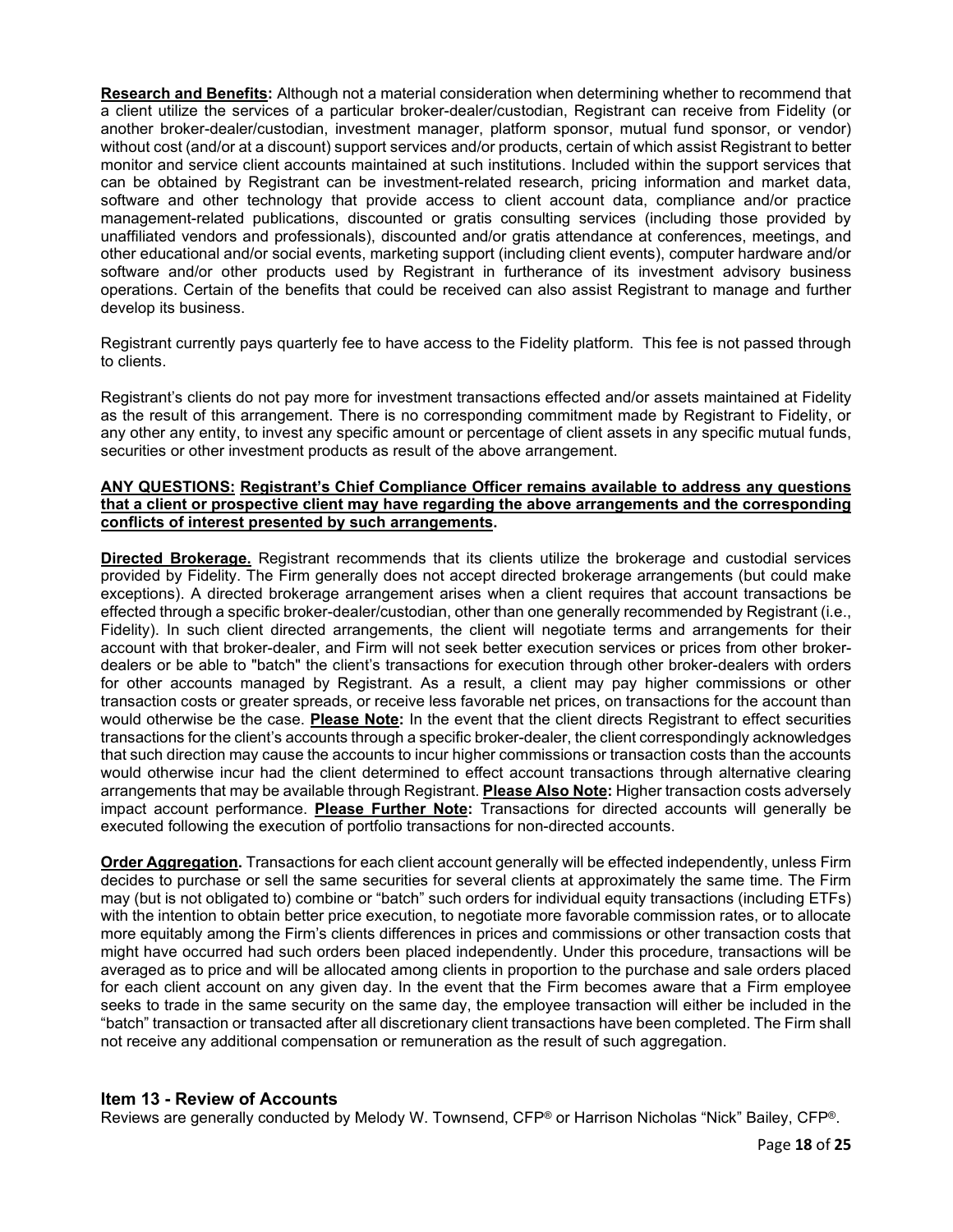Periodic Reviews - Investment Management Clients have reviews conducted based on the Client's investment objectives or plan, but no less than annually. More frequent reviews may also be triggered by a change in the Client's investment objectives; tax considerations; large deposits or withdrawals; large sales or purchases; loss of confidence in corporate management; or changes in macro-economic climate.

In the case of ongoing Retainer Clients, accounts are typically reviewed once or twice per year, depending on the agreed upon services, and may be initiated either by the Client or by the Firm.

In the case of Financial Planning and Hourly Clients, recommendations are provided at the time the financial plans are presented. Periodic financial reviews are recommended but it is up to the Client to initiate those reviews since the agreement terminates upon delivery of the presentation of recommendations.

Regular Reports - All Wealth/Investment Management Clients receive reports as needed, but no less than annually, on representative investments recommended specifically by TFP. Wealth/Investment Management Clients also receive standard account statements from the custodian where their accounts are held on a monthly or quarterly basis.

Financial Planning and Hourly Service Clients do not generally receive regular reports from TFP. In the case of Retainer Clients, periodic reviews are conducted once or twice per year (depending on the written agreement) and typically consist of a detailed summary of financial assets, a discussion of portfolio performance and recommended changes and supporting documents such as investment portfolio Snapshots.

TFP reminds Clients to notify us of any changes to their personal situation, financial or otherwise as it may impact the planning recommendations.

#### <span id="page-18-0"></span>**Item 14 - Client Referrals and Other Compensation**

TFP does not receive, nor does it pay, any fees for Client referrals.

Incoming Referrals - TFP has been fortunate to receive many Client referrals over the years. The referrals have come primarily from current Clients, other professionals and from members of the public who have visited the website of the National Association of Personal Financial Advisors, CFP Board and/or Garrett Planning Network and have searched for Firms by utilizing their planner search tools. The Firm does not compensate referring parties for these referrals. www.feeonlynetwork.com (we pay a fee to have enhanced services on their site but we do not pay to be listed or for referrals).

Referrals Out - TFP does not accept referral fees or any form of remuneration from other professionals when a prospect or Client is referred to them.

#### <span id="page-18-1"></span>**Item 15 - Custody**

In most all cases, qualified custodians such as Fidelity, TD Ameritrade, Vanguard, Valic, Transamerica, TIAA-CREF, American Trust, etc. holds Clients' accounts. Based on the language of the Level 2 Asset Movement Authorization for accounts at Fidelity, the Firm has custody as Level 2 permits the Advisor the authority to direct Fidelity with regard to the timing, amount and reason of any distribution(s) to apply on behalf of the Client without direct instructions from the Client. The Firm is also deemed to have custody of Fidelity accounts with Level 1 First and Third Party Authorization, as it permits the Advisor the discretion to determine the amount and timing of transfers, specifically to third parties. However, it is the policy of the Firm to only allow the Client to have withdrawals directed to their address of record or to a receiving account with like registration.

There are Wealth/Investment Management or other Clients for which TFP has custody because the Firm possess the User ID and Password for a Client's online access for their bank accounts/investment/retirement accounts because their custodian does not have a separate access available for an outside advisor. For those custodians that provide it, the Client is notified via Two-factor authentication when logins occur for TFP to review or rebalance their account(s). In addition, the Client receives e-mail confirmations and account statements directly from their service provider outlining all transactions. The account statements are typically provided on at least a quarterly basis or as account transactions occur.

With most of TFP's service agreements, the Client will request that their fee be paid by fee-deduct from their investment portfolio. In these cases, TFP will provide the Client with an itemized fee invoice. TFP urges the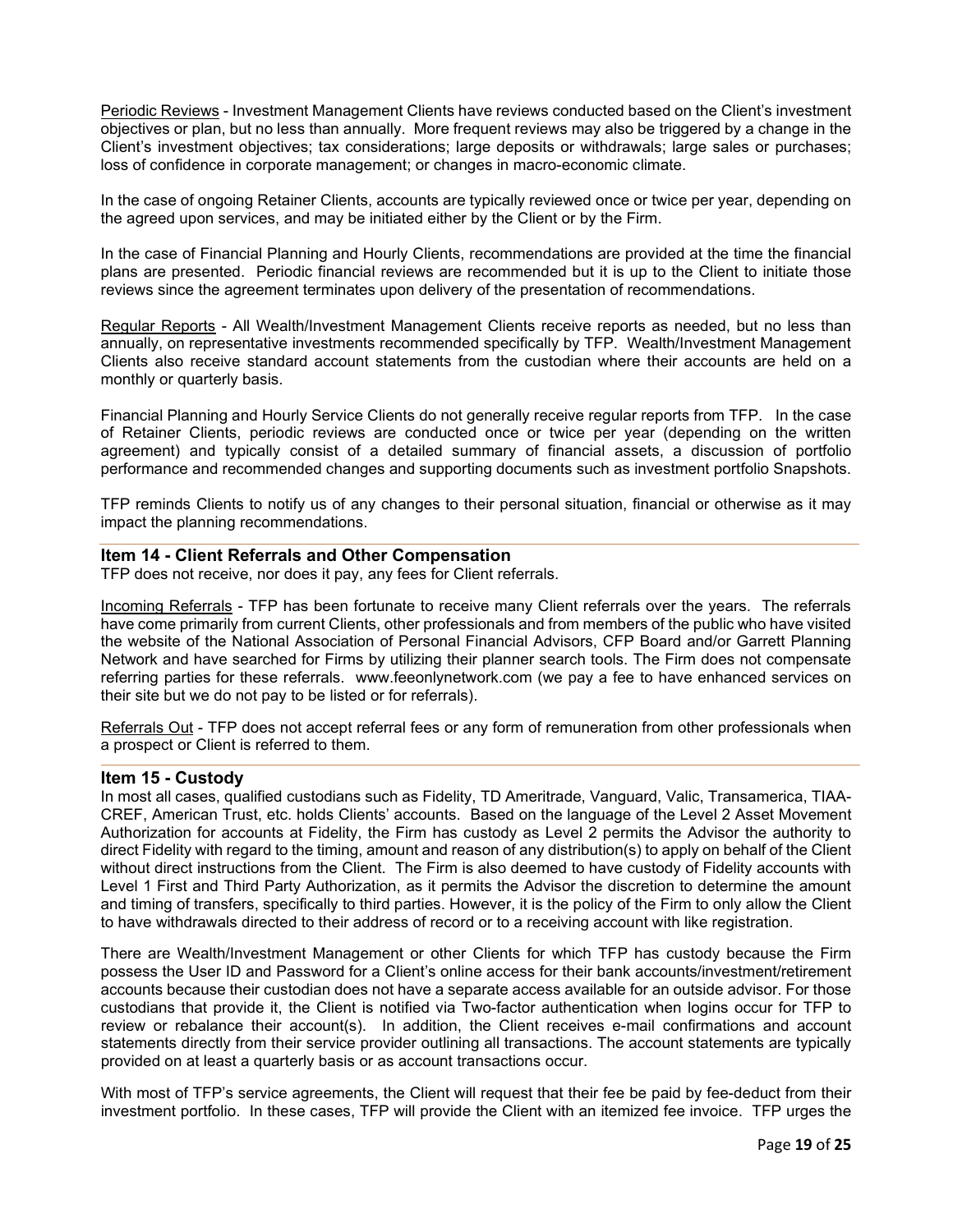Client to review these invoices each period for accuracy.

TFP also provides Trustee services and in those cases, TFP has custody of Client accounts. TFP reports that it maintains custody of Client accounts in TFP's Form ADV Part 1 at Item 9. These practices and/or services are subject to an annual surprise CPA examination in accordance with the requirements of Rule 206(4)-2 under the Investment Advisers Act of 1940 and state law equivalents.

Account Statements - All assets are held at unaffiliated qualified custodians. The custodians provide account statements directly to Clients at their address of record at least quarterly. Clients who opt to have fees deducted directly from their accounts with will see this deduction itemized on their statement. To the extent that TFP provides Clients with periodic account statements or reports, the Client is urged to compare any statement or report provided by TFP with the account statements received from the account custodian. The account custodian does not verify the accuracy of the Firm's advisory fee calculation.

#### <span id="page-19-0"></span>**Item 16 - Investment Discretion**

Wealth/Investment Management - Through custodians, Clients generally provide signed permission to grant TFP on-going and continual discretionary access to their accounts. This discretionary authority allows TFP to manage Client accounts according to the investment strategies without calling the Client in advance of appropriate transactions. The Firm has the discretion to determine the securities to be bought or sold, amount of securities and the broker or dealer to be used for a purchase or sale of securities for a Client's account. In the cases where the Firm is not given discretion, permission must be received from the Client to make any trades on a non‐discretionary basis, or the Client is responsible for executing the trades themselves. Clients who engage TFP on a discretionary basis may, at any time, impose reasonable restrictions, in writing, on TFP's discretionary authority (i.e., limit the types/amounts of particular securities purchased for their account, exclude the ability to purchase securities with an inverse relationship to the market, etc.).

Limited Power of Attorney - In many cases a limited power of attorney is signed by the Client. This is a trading authorization for on-going Retainer Clients and Wealth Management Clients. Clients sign this form so that the Firm may execute the transactions for the Client. In the case of as-needed Project Clients, a limited power of attorney is not generally sought, and it is the Client's responsibility to execute all trades.

#### <span id="page-19-1"></span>**Item 17 - Voting Client Securities**

TFP does not vote Client securities. The Client will maintain responsibility for directing the manner in which proxies are voted, as well as all other elections relative to mergers, acquisitions, tender offers or other events pertaining to the Client's investments. The Client will receive their proxies and other solicitations directly from the custodian or transfer agent for their investments. Clients are encouraged to vote their own proxies.

#### <span id="page-19-2"></span>**Item 18 - Financial Information**

TFP does not require prepayment of more than \$500 in fees per Client six months or more in advance. TFP does not have any financial conditions that would impede the Firm from fulfilling its contractual commitments. Neither TFP nor Melody W. Townsend has ever filed bankruptcy.

#### **Item 19 - Requirements for State-Registered Advisers**

TFP's Managing Member and Chief Compliance Officer is Melody Townsend. More information about Ms. Townsend can be found in her entry in TFP's ADV Part 2B Brochure Supplement. Neither TFP, nor its related persons, have any outside relationship or arrangement that is material to TFP's advisory business, except as otherwise discussed herein or in TFP's ADV Part 2B Brochure Supplement. As discussed above in Item 6, TFP is not compensated on a performance fee basis. Neither TFP nor any management person has any reportable disciplinary information. Neither TFP, nor its representatives, has any relationship or arrangement with any issuer of securities.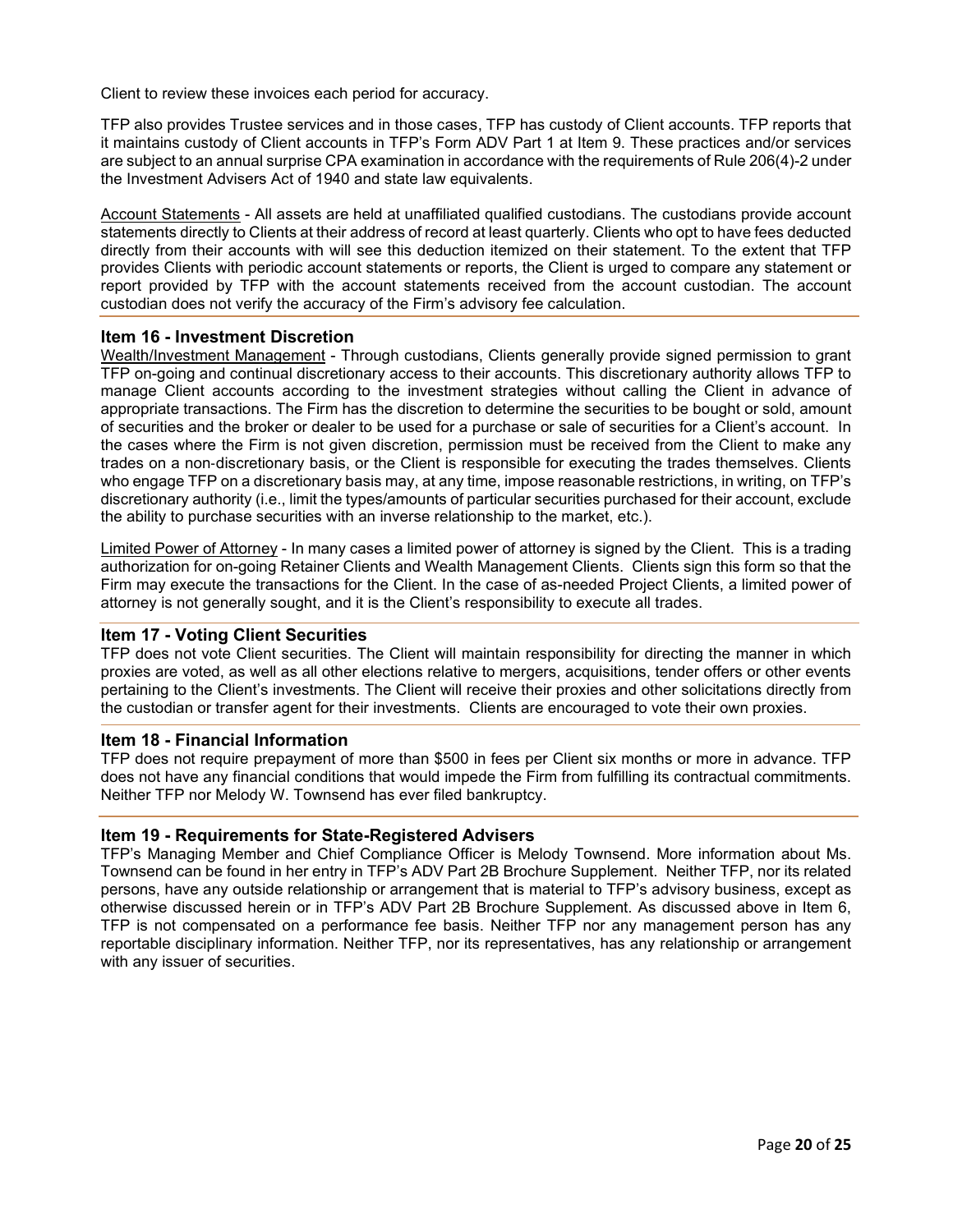# **PRIVACY NOTICE**

# <span id="page-20-0"></span>**Privacy Notice**

Townsend Financial Planning, LLC ("TFP") maintains physical, electronic, and procedural safeguards that comply with federal standards to protect its clients' nonpublic personal information ("information"). Through this policy and its underlying procedures, TFP attempts to secure the confidentiality of customer records and information and protect against anticipated threats or hazards to the security or integrity of customer records and information.

It is the policy of TFP to restrict access to and/or the sharing of all current and former clients' information (i.e., information and records pertaining to personal background [including social security number and address], investment objectives, financial situation, financial planning issues, tax information/returns, investment holdings, account numbers, account balances, etc.) to those employees and affiliated/nonaffiliated entities who need to know that information in furtherance of the client's engagement of TFP.

TFP shall disclose, as necessary, the client's information: (1) to service providers in order establish and maintain the client's accounts and process transactions (i.e., broker-dealer, account custodian, record keeper, proxy management service provider, insurance company, etc.); (2) required to do so by judicial or regulatory process; or (3) otherwise permitted to do so in accordance with applicable federal and/or state privacy regulations.

However, TFP does not, and shall not, disclose or share information with any affiliated or unaffiliated persons, entities or service providers for marketing or any other purposes or reasons not referenced above.

ANY QUESTIONS OR CONCERNS: Should you have any questions regarding the above, please contact **Melody W. Townsend, Chief Compliance Officer**.

TOWNSEND FINANCIAL PLANNING, LLC **Example 20 FINAL PRIVACY NOTICE**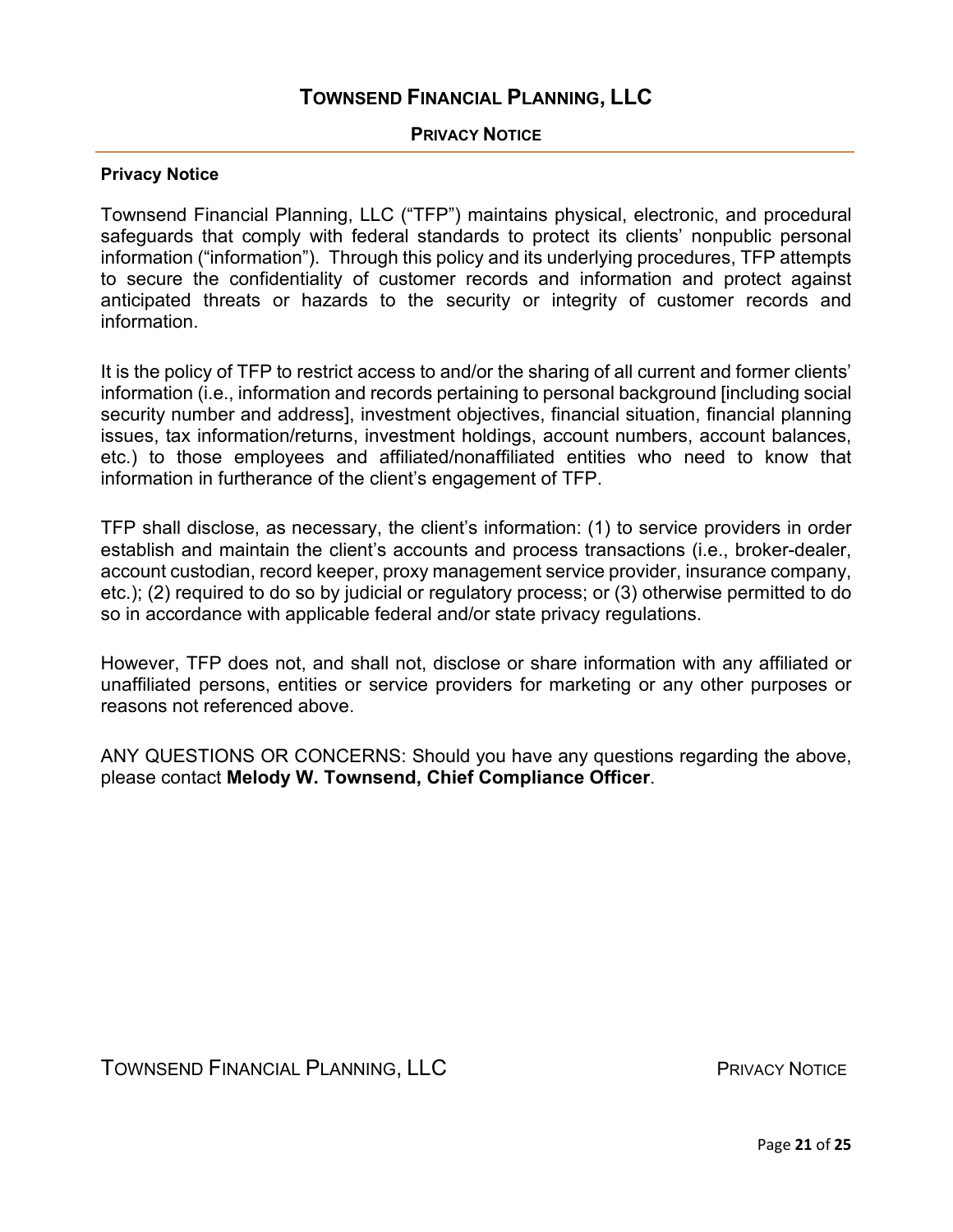# **BUSINESS CONTINUITY PLANNING DISCLOSURE**

## <span id="page-21-0"></span>**Business Continuity Planning Disclosure**

Townsend Financial Planning, LLC has developed a Business Continuity Plan on how we will respond to events that significantly disrupt our business. Since the timing and impact of disasters and disruptions is unpredictable, we will have to be flexible in responding to actual events as they occur. With that in mind, we are providing you with this information on our business continuity plan.

**Contacting Us** – If after a significant business disruption you cannot contact us as you usually do at (859) 498-2020 or [melody@townsendplanning.com,](mailto:melody@townsendplanning.com) you should call our alternative number (859) 497- 1395 or go to our website a[t www.townsendplanning.com.](http://www.townsendplanning.com/) If you cannot access us through either of those means, you should contact your custodian: Fidelity Investments, Vanguard, TIAA-CREF, etc. for instructions on how it may assist you, for example, provide prompt access to funds and securities, enter orders and process other trade-related transactions, or assist with cash and security transfer transactions for your customers.

**Our Business Continuity Plan** – We plan to quickly recover and resume business operations after a significant business disruption and respond by safeguarding our employees and property, making a financial and operational assessment, protecting the firm's books and records, and allowing our customers to transact business. In short, our business continuity plan is designed to permit our firm to resume operations as quickly as possible, given the scope and severity of the significant business disruption.

Our business continuity plan addresses: data backup and recovery; all mission critical systems; financial and operational assessments; alternative communications with customers, employees, and regulators; alternate physical location of employees; critical supplier, contractor, bank and counter-party impact; regulatory reporting; and assuring our customers prompt access to their funds and securities if we are unable to continue our business.

Our primary custodian, Fidelity, backs up our important records in a geographically separate area. While every emergency situation poses unique problems based on external factors, such as time of day and the severity of the disruption, we have been advised by our primary custodian that its objective is to restore its own operations and be able to complete existing transactions and accept new transactions and payments within a short period of time. Your orders and requests for funds and securities could be delayed during this period.

**Varying Disruptions** – Significant business disruptions can vary in their scope, such as only our firm, a single building housing our firm, the business district where our firm is located, the city where we are located, or the whole region. Within each of these areas, the severity of the disruption can also vary from minimal to severe. In a disruption to only our firm or a building housing our firm, we will transfer our operations to a local site when needed and expect to recover and resume business within a short time period. In a disruption affecting our business district, city, or region, we will transfer our operations to a site outside of the affected area and recover and resume business as quickly as possible. In either situation, we plan to continue in business, transfer operations to our primary custodian, if necessary, and notify you through our website [www.townsendplanning.com](http://www.townsendplanning.com/) or our customer emergency numbers, (859) 498-2020 or (859) 497-1395 how to contact us. If the significant business disruption is so severe that it prevents us from remaining in business, we will assure our customer's prompt access to their funds and securities.

**For more information** – If you have questions about our business continuity planning, you can contact us at (859) 498-2020 or [melody@townsendplanning.com.](mailto:melody@townsendplanning.com)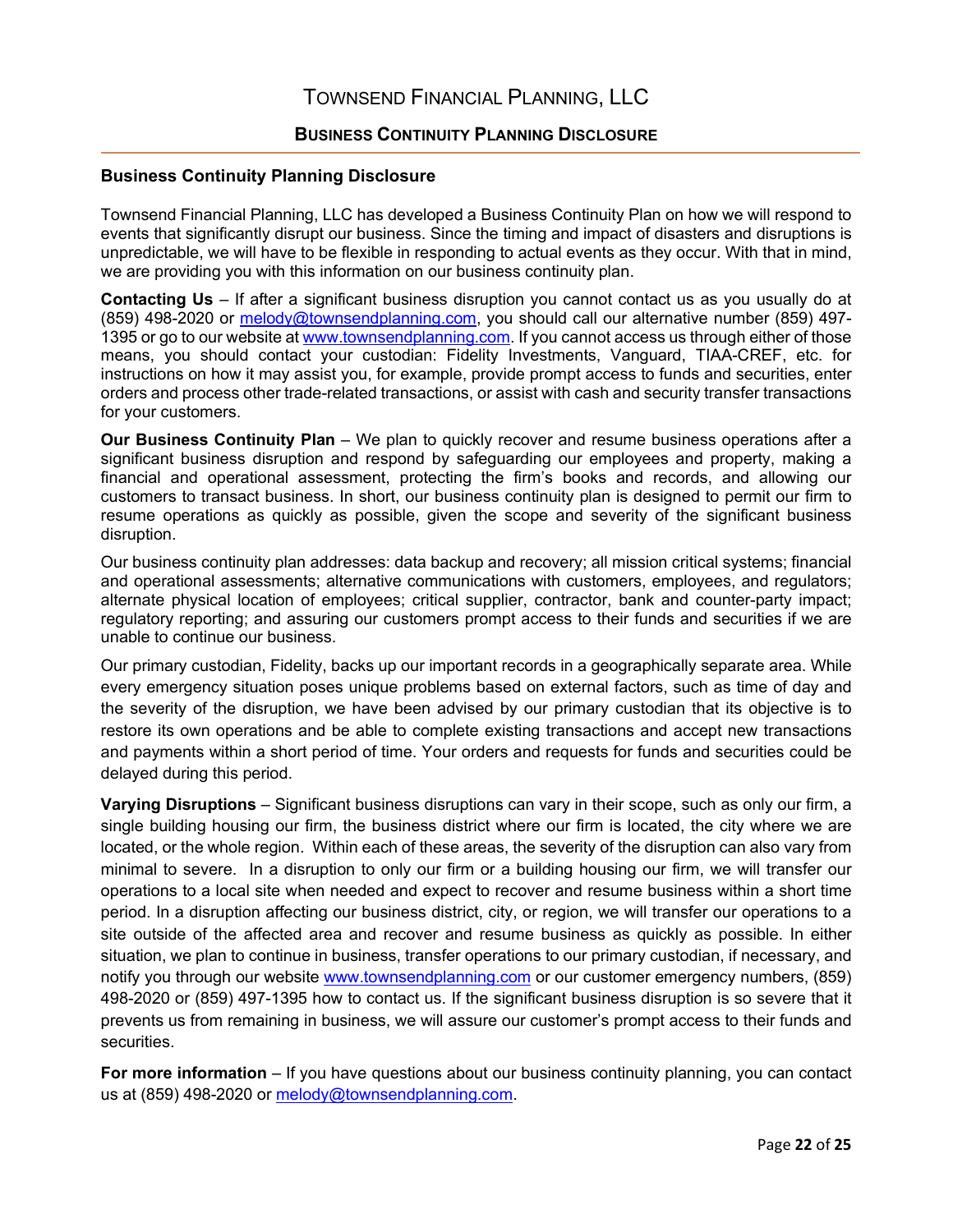

A Registered Investment Adviser in the State of Kentucky

# <span id="page-22-0"></span>*Disclosure Brochure Supplement* **- Form ADV Part 2B 2022**

Main Office: 36 East Main Street, Mt. Sterling, KY 40353 Meeting Location: 710 East Main Street, Lexington, KY 40502 Meeting Location: 7508 New LaGrange Road, Suite 6, Louisville, KY 40222 Main Phone: 859-498-2020 Lexington Phone: 859-299-2020 Louisville Phone: 502-630-0707 Fax: 859-274-4122 [Melody@TownsendPlanning.com](mailto:Melody@TownsendPlanning.com) www.TownsendPlanning.com

This brochure supplement provides information about Melody W. Townsend and Harrison Nicholas Bailey that supplements the TOWNSEND FINANCIAL PLANNING, LLC brochure. You should have received a copy of that brochure. Please contact Melody W. Townsend at 859-498-2020 or [Melody@TownsendPlanning.com](mailto:Melody@TownsendPlanning.com) if you did not receive TOWNSEND FINANCIAL PLANNING, LLC's brochure or if you have any questions about the contents of this supplement.

Additional information about Melody W. Townsend and Harrison Nicholas Bailey is available on the SEC's website at [www.adviserinfo.sec.gov.](http://www.adviserinfo.sec.gov/)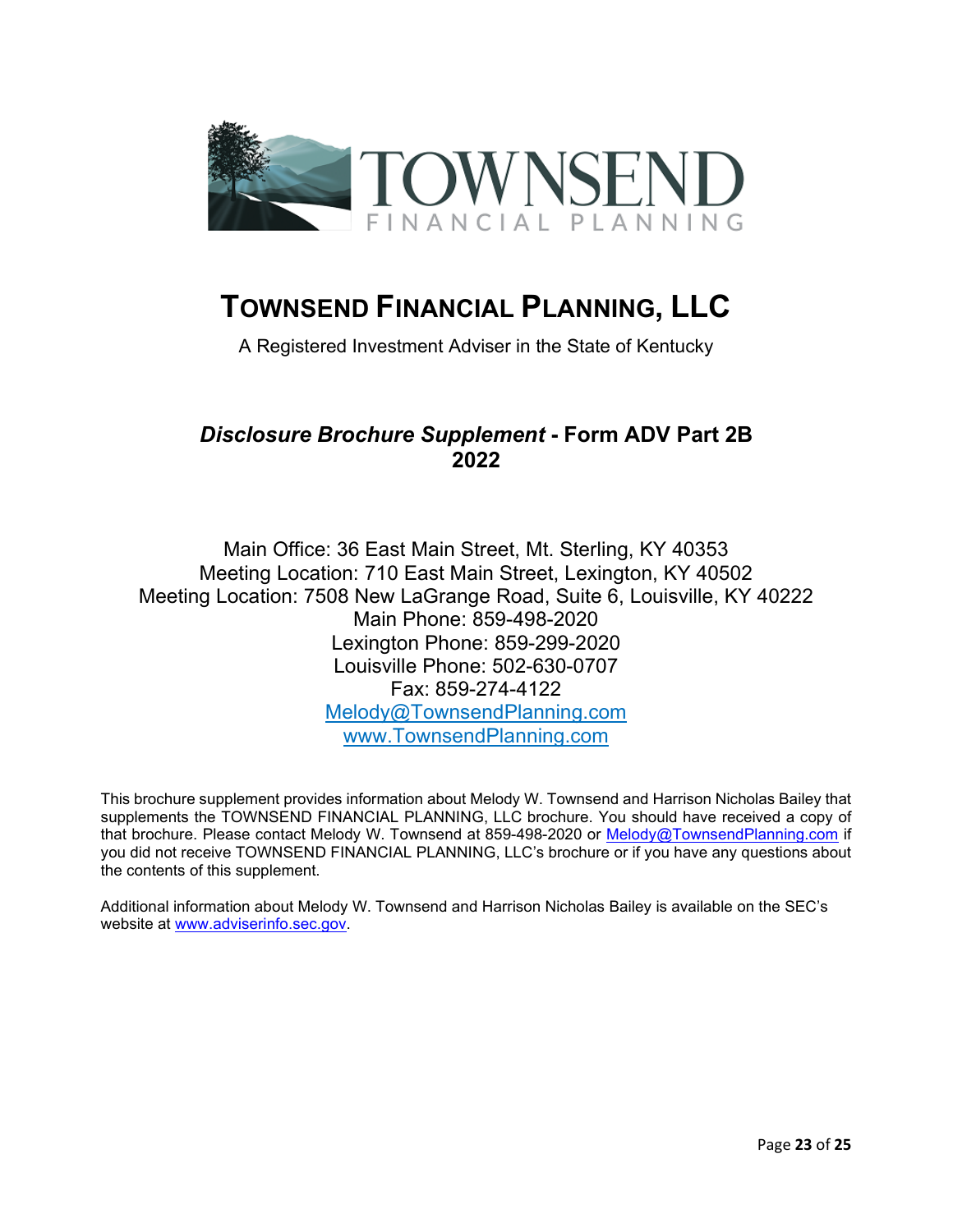# **Melody W. Townsend, CFP**®**,** born 1979

# **Education**

Certified Financial Planner (CFP®) – CFP Board of Standards (2004)

BBA Business Administration: Finance – Morehead State University (2002)

# **Business Background**

TOWNSEND FINANCIAL PLANNING, LLC - President (2006-Present)

American Trust – Trust Administrator (2003-2006)

D. Scott Neal, Inc. – Financial Planning Analyst (2001-2003)

# **CFP® Certification Requirements**

**Education:** The two-part education requirement includes both (1) completing coursework on financial planning through a CFP Board Registered Program, and (2) holding a bachelor's degree or higher (in any discipline) from an accredited college or university. You must complete the coursework before you can take the CFP® exam. You have 5 years from the date you pass the CFP® exam to complete the bachelor's degree requirement.

**Examination:** Passing the CFP® exam demonstrates that you've attained the knowledge and competency necessary to provide comprehensive personal financial planning advice. The CFP® exam is a 170-question, multiple-choice test that consists of two 3-hour sessions over one day. The exam includes stand-alone and scenario-based questions, as well as questions associated with case studies.

**Experience:** The experience requirement prepares you to provide personal financial planning to the public without supervision. You can fulfill the experience requirement either before or after you take the exam. You need to complete either 6,000 hours of professional experience related to the financial planning process, or 4,000 hours of apprenticeship experience that meets additional requirements.

**Ethics:** The ethics requirement is the final step on your path to CFP® certification. It indicates you've agreed to adhere to high ethical and professional standards for the practice of financial planning, and to act as a fiduciary when providing financial advice to your client, always putting their best interests first.

Once certified, CFP® professionals are required to complete 30 hours of continuing education (CE) each reporting period: 2 hours of CFP Board approved Ethics CE, and 28 hours of CE covering one or more of CFP Board's Principal Topics. The CE requirement is effective immediately upon initial certification. In addition to the biennial continuing education requirement, all CFP® professionals voluntarily disclose any public, civil, criminal or disciplinary actions that may have been taken against them during the previous two years as part of the renewal process. Learn more at [www.cfp.net.](http://www.cfp.net/)

**Disciplinary Information** - Neither TFP, nor any of its personnel have been the subject of a reportable legal or disciplinary event.

**Other Business Activities** - In addition to her position with TFP, Ms. Townsend also holds the elected office of Montgomery County Commissioner for the period 2019 – 2022. This position is non-investment related. Ms. Townsend generally spends less than 25 hours per month to fulfill the duties of this position.

**Additional Compensation** - Neither TFP nor any of its personnel accept or receive additional economic benefit (i.e. sales awards or other prizes) for providing advisory services to Clients.

**Supervision** - Ms. Townsend serves as the President of Townsend Financial Planning, LLC, and as such is not subject to additional supervision.

**Requirements for State-Registered Advisers** – Ms. Townsend has no additional legal or disciplinary events for disclosure. Ms. Townsend has never been the subject of a bankruptcy petition.